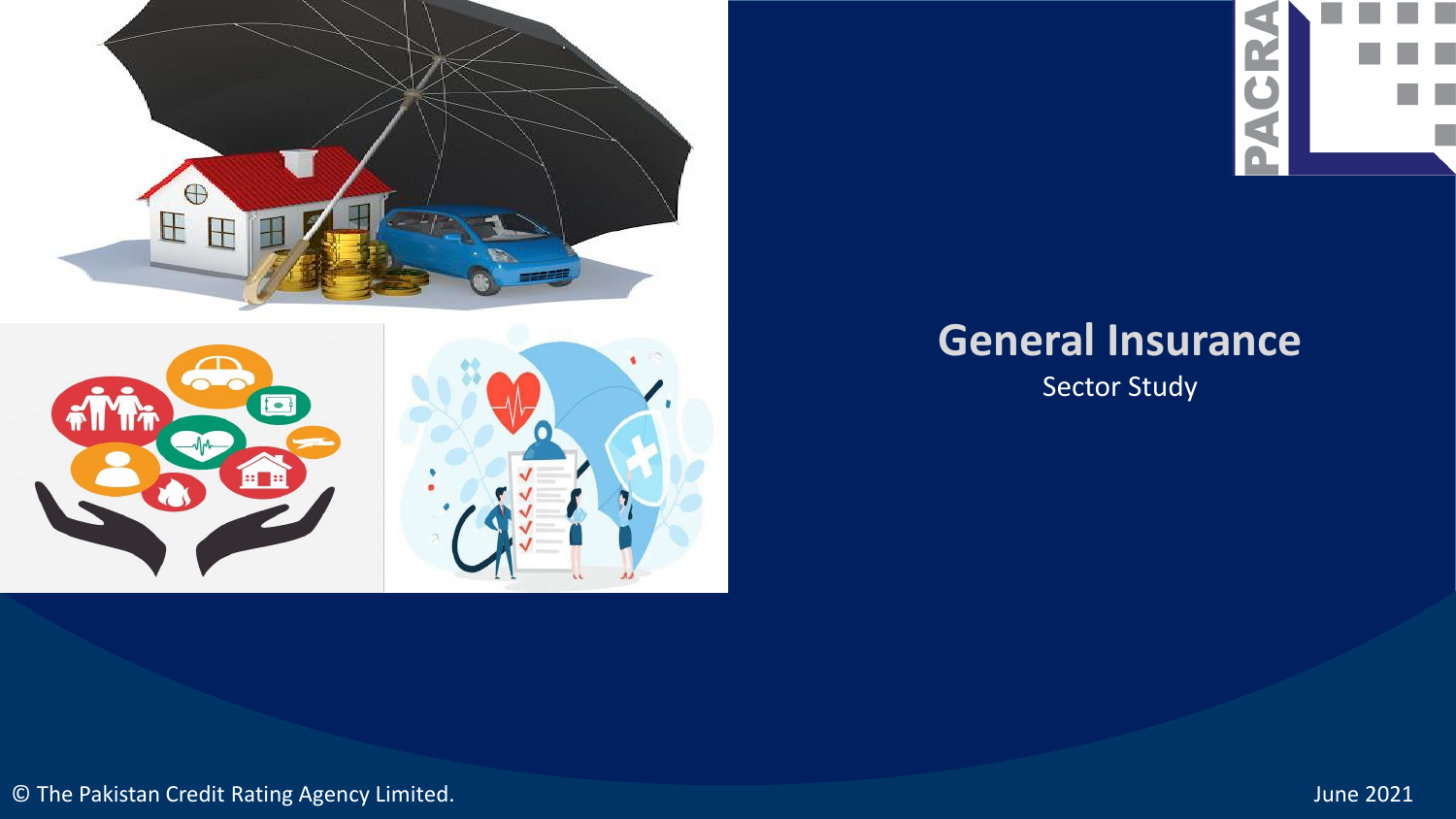

| <b>Contents</b>                    | Page No.       |
|------------------------------------|----------------|
| Overview   Global Industry         | 1              |
| Overview   Local Industry          | $\overline{2}$ |
| <b>Industry Dynamics - Overall</b> | 3              |
| Large Companies                    | 4              |
| <b>Medium Companies</b>            | 7              |
| <b>Small Companies</b>             | 10             |
| <b>Takaful Snapshot</b>            | 15             |
| <b>Segment Dynamics</b>            | 16             |
| Segment Dynamics   Motor Segment   | 17             |
| <b>Business Risk</b>               | 18             |

| <b>Contents</b>                       | Page No. |
|---------------------------------------|----------|
| <b>Financial Risk</b>                 | 19       |
| <b>Expense Ratio</b>                  | 20       |
| <b>Loss Ratio</b>                     | 21       |
| <b>Regulatory Framework</b>           | 22       |
| <b>Rating Scale</b>                   | 23       |
| <b>SWOT Analysis</b>                  | 24       |
| <b>Outlook &amp; Future Prospects</b> | 25       |
| <b>Bibliography</b>                   | 26       |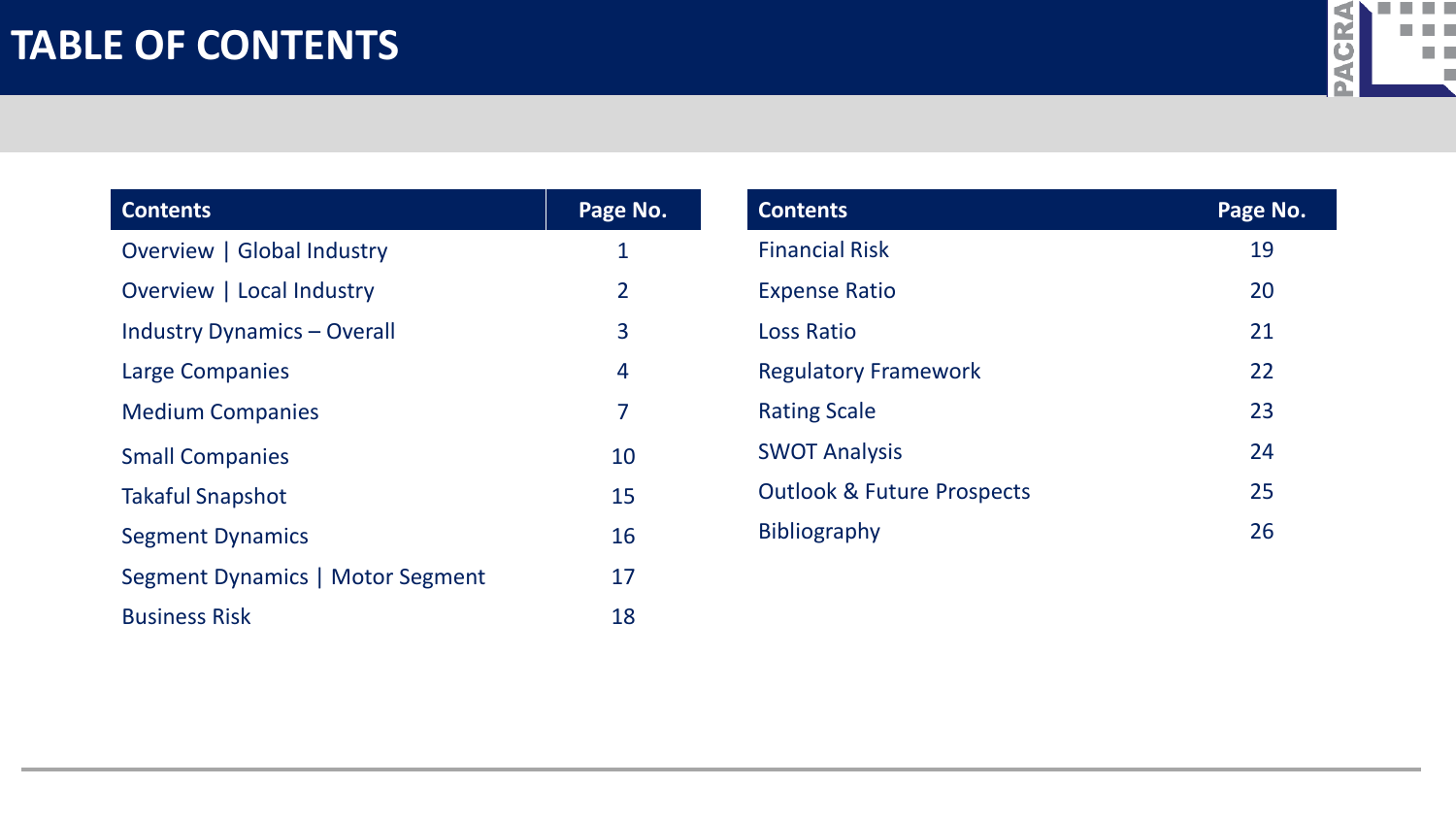#### **Overview | Global Industry**

- Insurance is a contract, represented by a policy, in which an individual or entity receives financial protection or reimbursement against losses from an insurance company.
- **General Insurance** (also known as non-life insurance) is the type of insurance which provides protection or cover against risk of financial loss arising from certain events, not determined to be a life loss. General Insurance is typically defined as any insurance that is not life insurance and covers protection against risks for a number of asset types. The most common forms of general insurance include (i) Fire (ii) Marine (iii) Motor (iv) Health and (v) Miscellaneous.

| Year        | <b>Non-life Direct</b><br><b>Premiums Written</b><br>(USD bln) |
|-------------|----------------------------------------------------------------|
| <b>CY17</b> | 3,067                                                          |
| <b>CY18</b> | 3,267                                                          |
| <b>CY19</b> | 3,376                                                          |

- During CY19, the global general insurance direct premiums grew ~3% and reached USD~3,376bln as compared to the previous year (CY18: USD~3,266bln). Meanwhile, CY20 was a challenging year for the industry due to disruptions created by the COVID-19 pandemic and resulting economic fallout. The sector's premiums are expected to remain flat in CY20 while recovery is expected in CY21.
- The adjacent table shows top 10 countries in terms of Non-life premiums written during CY19. The most significant share is occupied by the United States which constitutes ~54% of total non-life premiums written at USD~1,832bln.



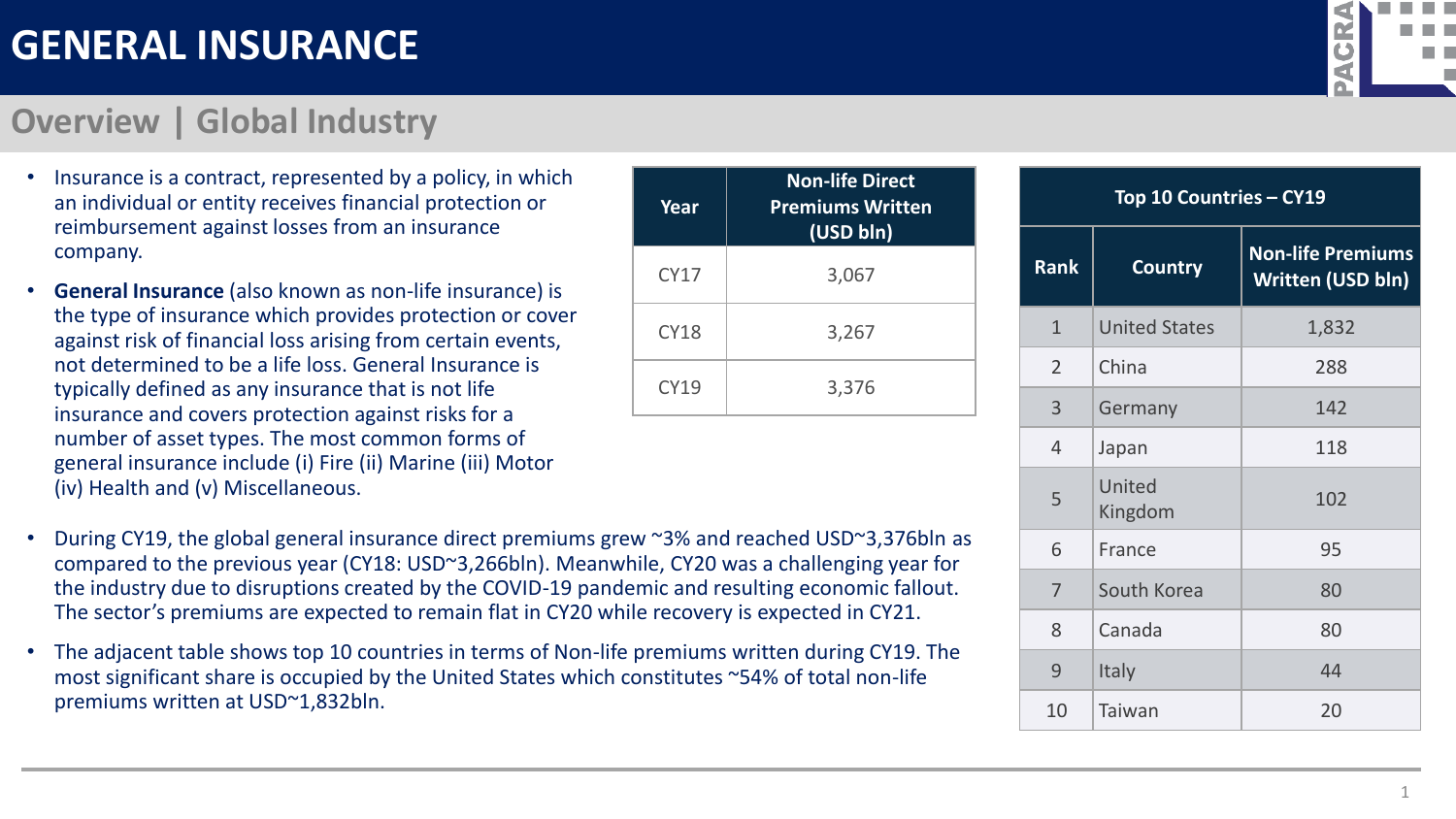Note: The company added in CY20 is the Cooperative Insurance Society of Pakistan Limited 2

### **GENERAL INSURANCE**

#### **Overview | Local Industry**

- In terms of Gross Premium Written (GPW), Pakistan's general insurance industry had a total size of PKR~108,322mln in CY20, (less than ~1% of its GDP), with a growth of ~3.7% from the previous year (CY19: PKR~104,453mln).
- The insurance industry in Pakistan is relatively small compared to its peers in the region. The insurance penetration and density remains very modest as compared to other jurisdictions while the insurance sector remains underdeveloped relative to its potential. Gross premiums written of non-life insurers in India reached USD~26.5bln in FY21, from USD~26.4bln in FY20.

| <b>Industry Overview</b>                           | <b>CY18</b>                                            | <b>CY19</b>                                 | <b>CY20</b> | <b>1QCY21</b>  |  |  |  |
|----------------------------------------------------|--------------------------------------------------------|---------------------------------------------|-------------|----------------|--|--|--|
| No. of Companies                                   | 27                                                     | 27                                          | 28          | 28             |  |  |  |
| Large                                              | 5                                                      | 5                                           | 6           | 6              |  |  |  |
| Medium                                             | 8                                                      | 8                                           | 7           | $\overline{7}$ |  |  |  |
| Small                                              | 14                                                     | 14                                          | 15          | 15             |  |  |  |
| <b>Gross Premium Written</b><br>(GPW)<br>(PKR mln) | 93,926                                                 | 104,453                                     | 108,322     | 28,698         |  |  |  |
| Growth (YoY)                                       |                                                        | 11.2%                                       | 3.7%        | 16%            |  |  |  |
| Market Share (%)                                   |                                                        |                                             |             |                |  |  |  |
| Large                                              | 66%                                                    | 65%                                         | 68%         | 65%            |  |  |  |
| Medium                                             | 25%                                                    | 26%                                         | 23%         | 27%            |  |  |  |
| Small                                              | 8%                                                     | 9%                                          | 10%         | 8%             |  |  |  |
| Regulator                                          | Securities & Exchange Commission<br>of Pakistan (SECP) |                                             |             |                |  |  |  |
| <b>Industry Association</b>                        |                                                        | The Insurance Association of Pakistan (IAP) |             |                |  |  |  |

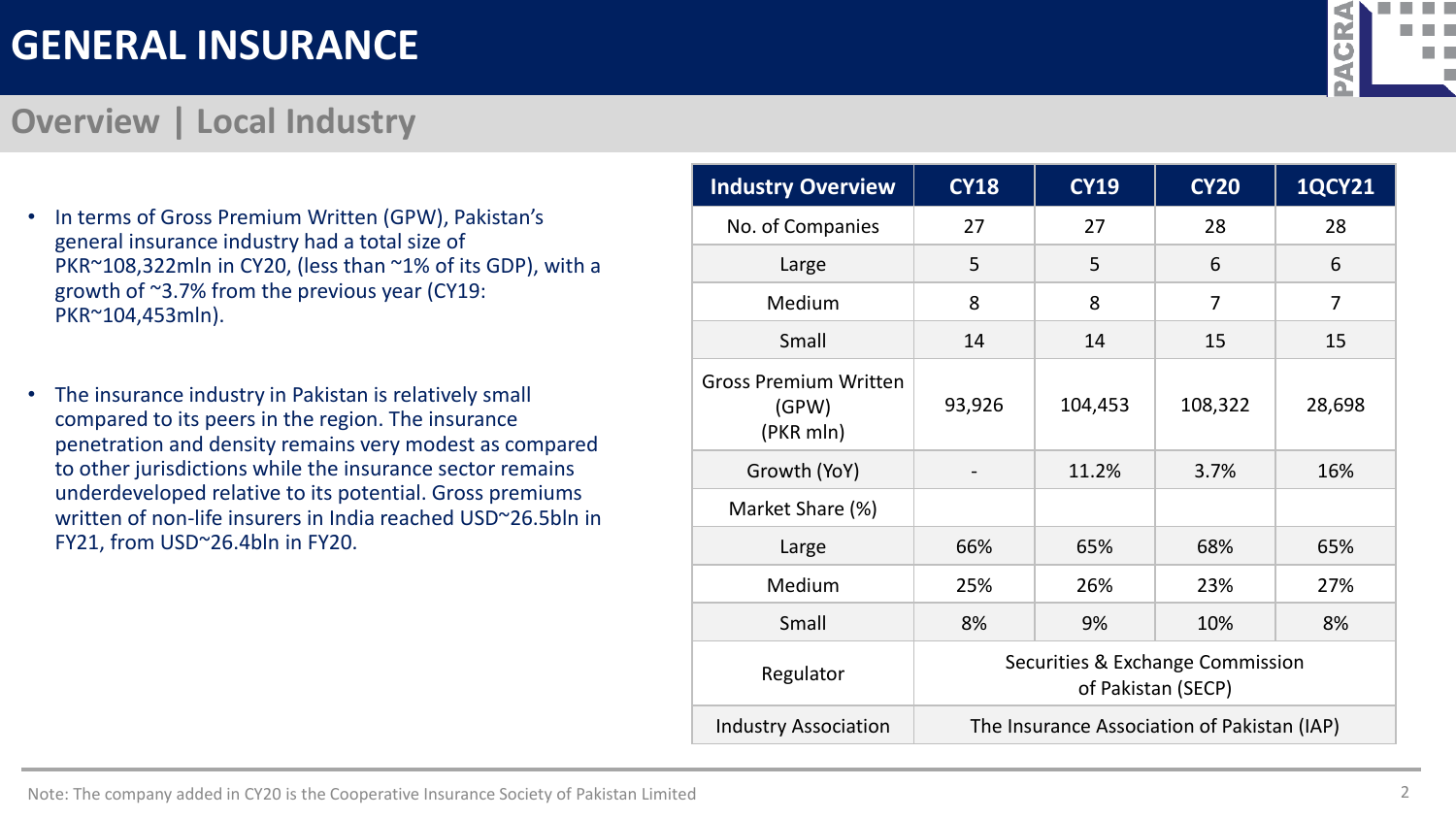

#### **Industry Dynamics – Overall**

- There were a total of 28 companies in the general insurance industry in CY20 (27 in CY19) with a GPW of PKR~108bln (PKR~104bln in CY19).
- General Insurance Industry can further be classified into Large, Medium and Small Players based on their market shares as per the GPW.
- Large Companies are considered those having a market share of 5% and above, medium companies 2% and above but less than 5% and small companies having less than 2% market share.

| <b>Particulars</b><br>(Figures in PKR mln) | <b>Total</b><br>(1QCY21) | <b>Total</b><br>(CY20) | <b>Total</b><br>(CY19) | <b>Growth</b><br>(CY20) (%) | Large   | <b>Medium</b>  | <b>Small</b> |
|--------------------------------------------|--------------------------|------------------------|------------------------|-----------------------------|---------|----------------|--------------|
| No of Companies                            | 28                       | 28                     | 27                     | 8%                          | 6       | $\overline{7}$ | 15           |
| <b>Gross Premium</b><br>Written (GPW)      | 28,698                   | 108,322                | 104,453                | 4%                          | 73,394  | 24,605         | 10,323       |
| <b>Investment Income</b>                   | 4,101                    | 8,825                  | 7,934                  | 11%                         | 6,431   | 1,182          | 1,109        |
| U/W Results -<br>Conventional              | 2,002                    | 4,057                  | 4,243                  | $-4%$                       | 2,259   | 1,499          | 300          |
| Equity                                     | 98,517                   | 107,021                | 97,690                 | 8%                          | 75,064  | 14,349         | 16,467       |
| Investment + Cash &<br><b>Bank</b>         | 132,343                  | 140,862                | 108,801                | 29%                         | 102,427 | 21,085         | 16,381       |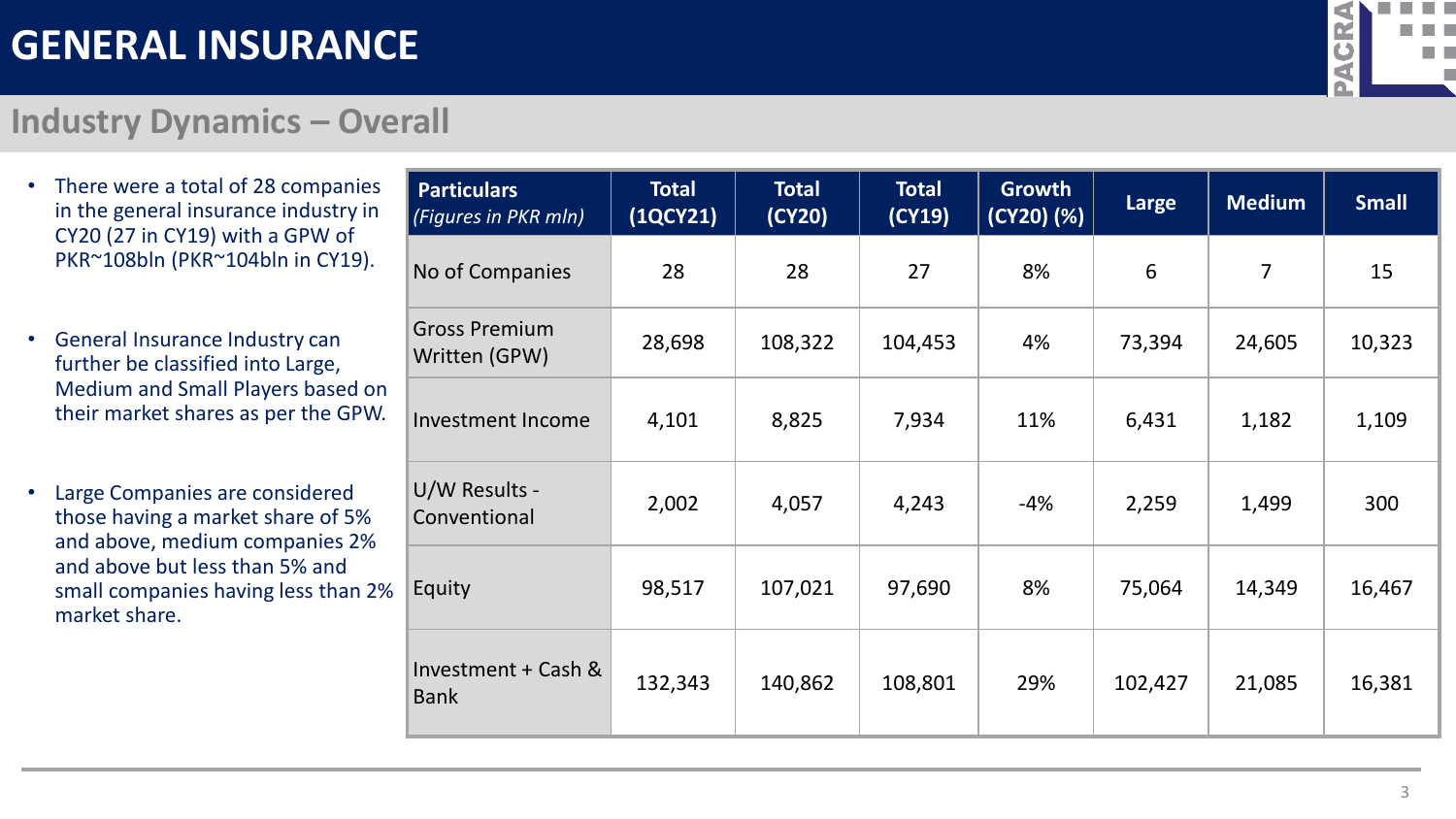

### **Industry Dynamics – Large Companies (CY20)**

|                             | <b>Companies</b><br><b>(Figures in PKR)</b><br>$\parallel mln\rangle$ | <b>GPW</b> | <b>Market</b><br><b>Share</b> | <b>Investment</b><br><b>Income</b> | <b>U/W Results -</b><br><b>Conventional</b> | <b>Equity</b> | <b>Investment</b><br>+ Cash & Bank |
|-----------------------------|-----------------------------------------------------------------------|------------|-------------------------------|------------------------------------|---------------------------------------------|---------------|------------------------------------|
| efu)<br><b>GENERAL</b>      | EFU Gen. Ins. Ltd.                                                    | 22,639     | 20.9%                         | 2,230                              | 739                                         | 20,713        | 30,943                             |
| adamjee<br><i>insurance</i> | Adamjee Insurance                                                     | 19,805     | 18.3%                         | 1,110                              | 376                                         | 22,901        | 28,882                             |
| <b>ubilee</b>               | Jubilee General<br>Insurance                                          | 10,311     | 9.5%                          | 1,906                              | 24                                          | 9,904         | 17,384                             |
| <b>S</b>                    | <b>Security General</b><br>Insurance                                  | 8,903      | 8.2%                          | 724                                | 369                                         | 14,527        | 17,825                             |
| IGI<br>General              | <b>IGI Insurance</b>                                                  | 6,014      | 5.6%                          | 399                                | 300                                         | 2,616         | 3,859                              |
| UĪC<br><b>AKISTAN</b>       | <b>United Insurance</b>                                               | 5,722      | 5.3%                          | 62                                 | 452                                         | 4,404         | 3,535                              |
|                             | <b>Total</b>                                                          | 73,394     | 67.8%                         | 6,431                              | 2,259                                       | 75,064        | 102,427                            |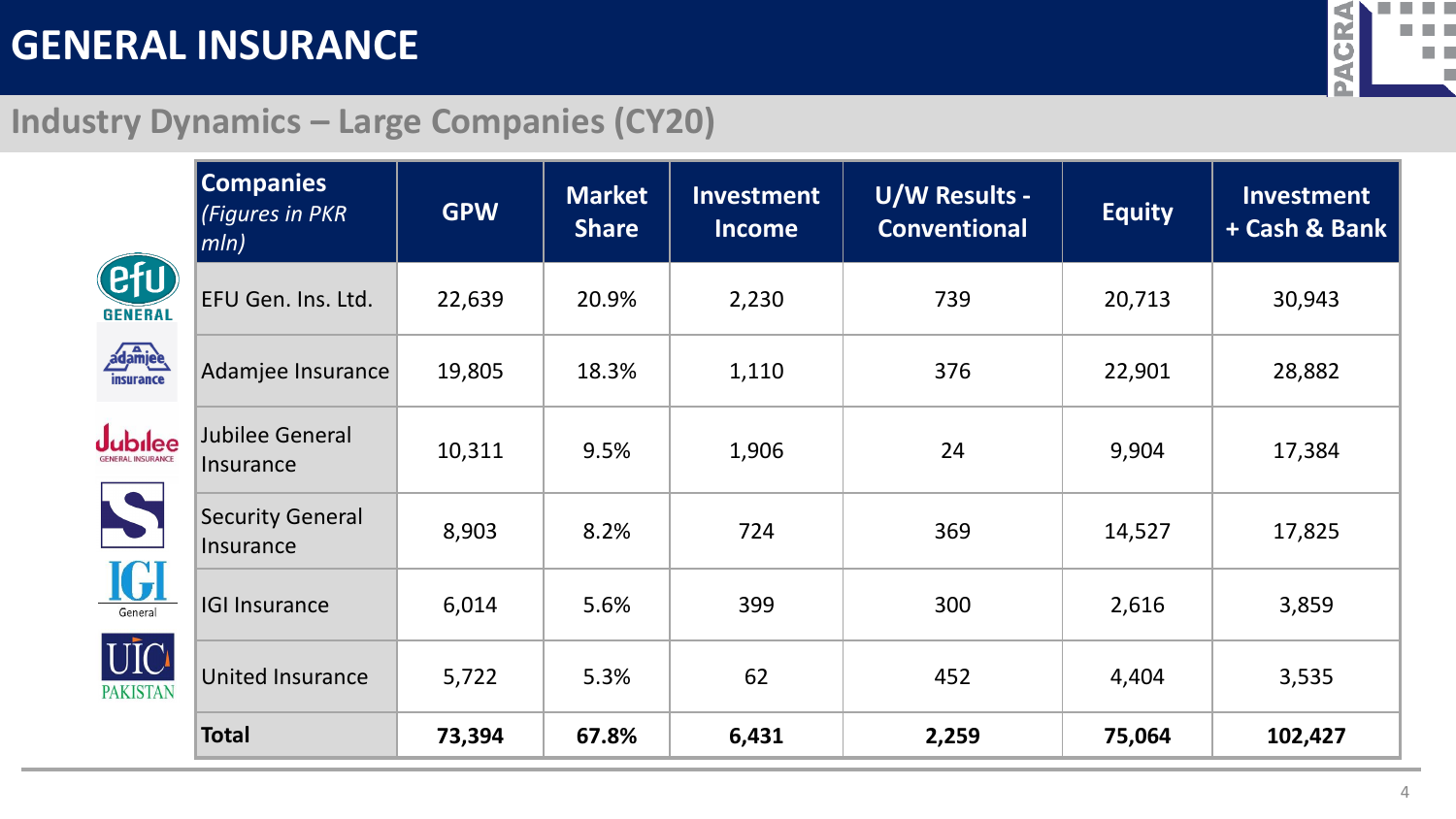

### **Industry Dynamics – Large Companies (1QCY21)**

|                        | <b>Companies</b><br>(Figures in PKR<br>mln) | <b>GPW</b> | <b>Market</b><br><b>Share</b> | <b>Investment</b><br><b>Income</b> | <b>U/W Results -</b><br><b>Conventional</b> | <b>Equity</b> | <b>Investment</b><br>+ Cash & Bank |
|------------------------|---------------------------------------------|------------|-------------------------------|------------------------------------|---------------------------------------------|---------------|------------------------------------|
| efu)<br><b>GENERAL</b> | EFU Gen. Ins. Ltd.                          | 6,022      | 21.0%                         | 920                                | 493                                         | 18,897        | 27,819                             |
| adamjee<br>insurance   | Adamjee Insurance                           | 3,656      | 12.7%                         | 966                                | 216                                         | 22,923        | 28,925                             |
| ubilee                 | <b>Jubilee General</b><br>Insurance         | 3,489      | 12.2%                         | 571                                | 106                                         | 9,817         | 16,525                             |
| S                      | <b>Security General</b><br>Insurance        | 959        | 3.3%                          | 895                                | 74                                          | 14,591        | 16,474                             |
| IGI<br>General         | <b>IGI Insurance</b>                        | 2,873      | 10.0%                         | 46                                 | 115                                         | 2,537         | 4,403                              |
| UĪCI<br><b>AKISTAN</b> | <b>United Insurance</b>                     | 1,659      | 5.8%                          | 22                                 | 291                                         | 4,012         | 2,988                              |
|                        | <b>Total</b>                                | 18,658     | 65%                           | 3,420                              | 1,295                                       | 72,777        | 97,134                             |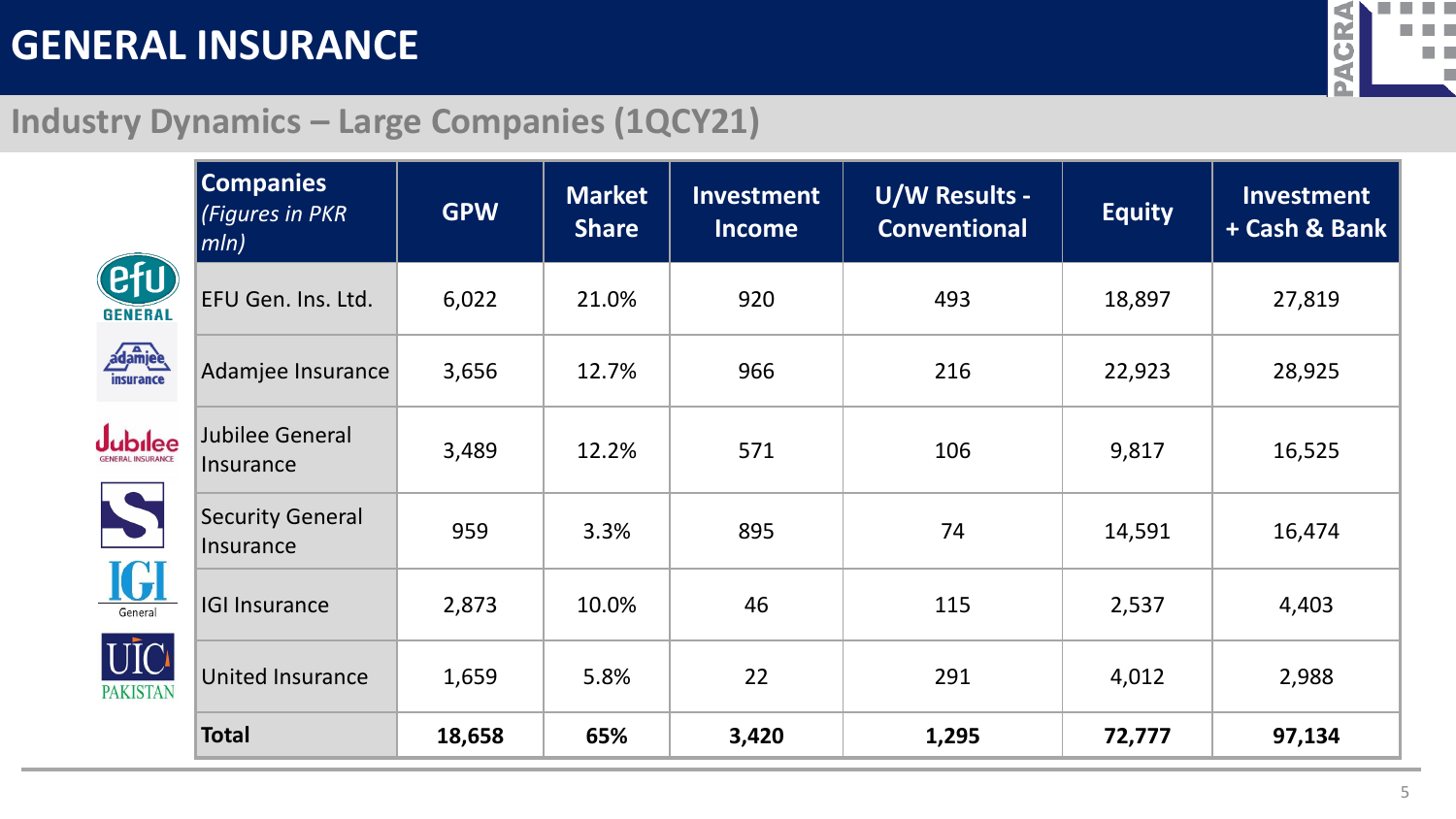

#### **Large Sector Performance**

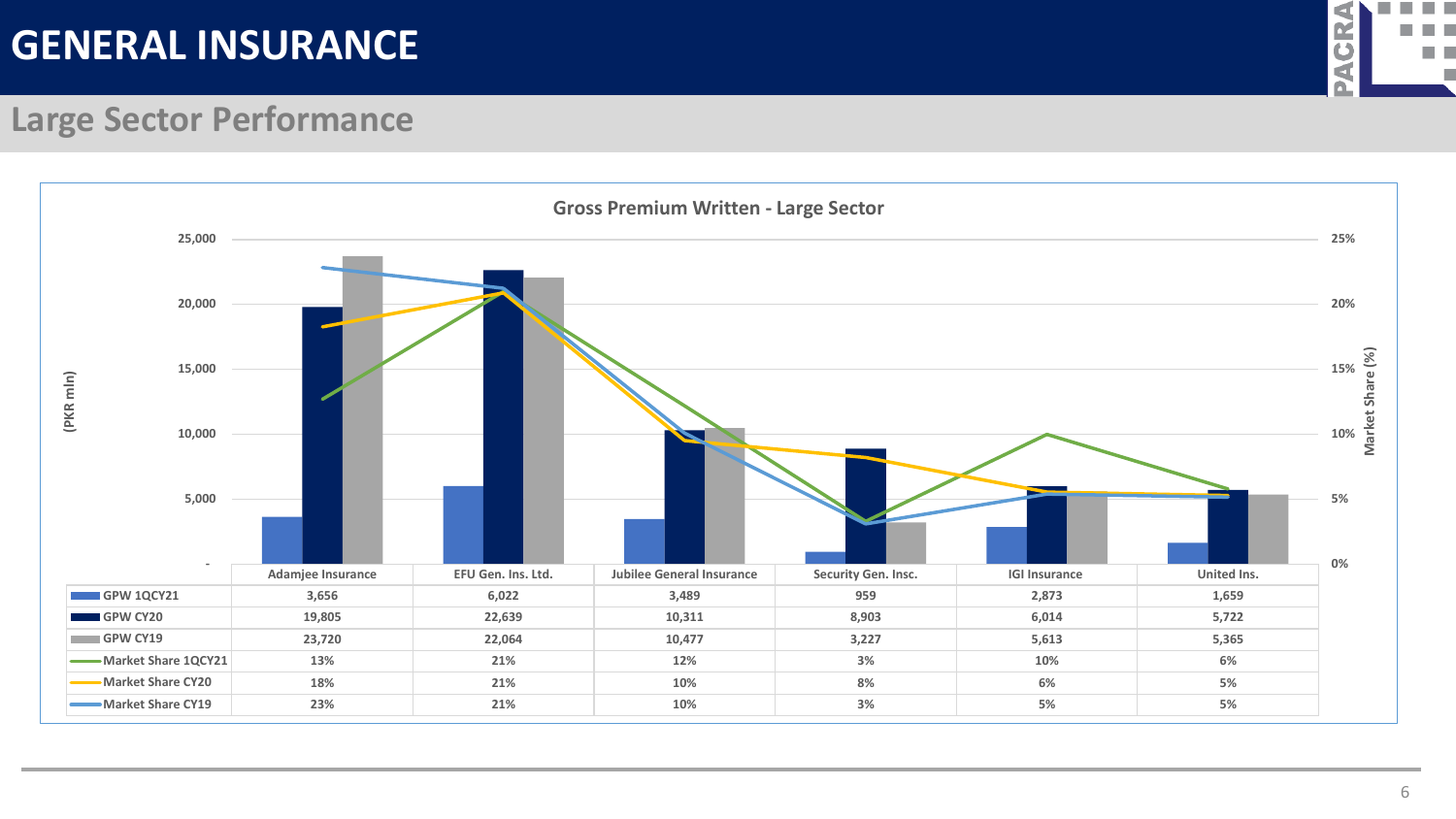

#### **Industry Dynamics – Medium Companies (CY20)**

|                                  | <b>Companies</b><br><i>(Figures in PKR mln)</i> | <b>GPW</b> | <b>Market</b><br><b>Share</b> | <b>Investment</b><br><b>Income</b> | <b>U/W Results -</b><br><b>Conventional</b> | <b>Equity</b> | <b>Investment</b><br>+ Cash & Bank |
|----------------------------------|-------------------------------------------------|------------|-------------------------------|------------------------------------|---------------------------------------------|---------------|------------------------------------|
| The M<br><b>LUBL</b><br>INSURERS | <b>UBL Insurer</b>                              | 4,605      | 4.3%                          | 128                                | 54                                          | 2,259         | 2,235                              |
| <b>II</b> TPL Insurance          | <b>TPL Insurance</b>                            | 3,986      | 3.7%                          | 91                                 | 116                                         | 456           | 2,327                              |
| EAST                             | <b>East West Insurance</b>                      | 3,675      | 3.4%                          | 84                                 | 331                                         | 1,757         | 1,545                              |
| <b>A</b> askari                  | Askari Gen. Insurance                           | 3,331      | 3.1%                          | 300                                | 232                                         | 2,430         | 3,345                              |
| Atlas Insurance                  | Atlas Insurance                                 | 3,323      | 3.1%                          | 255                                | 600                                         | 4,956         | 7,462                              |
| Alfalah Insurance                | Alfalah Insurance                               | 3,184      | 2.9%                          | 219                                | 94                                          | 1,838         | 3,066                              |
| <b>Allianz</b> (ii)<br>Cfu       | <b>Allianz EFU Health</b>                       | 2,501      | 2.3%                          | 105                                | 72                                          | 653           | 1,106                              |
|                                  | <b>Total</b>                                    | 24,605     | 22.7%                         | 1,182                              | 1,499                                       | 14,349        | 21,085                             |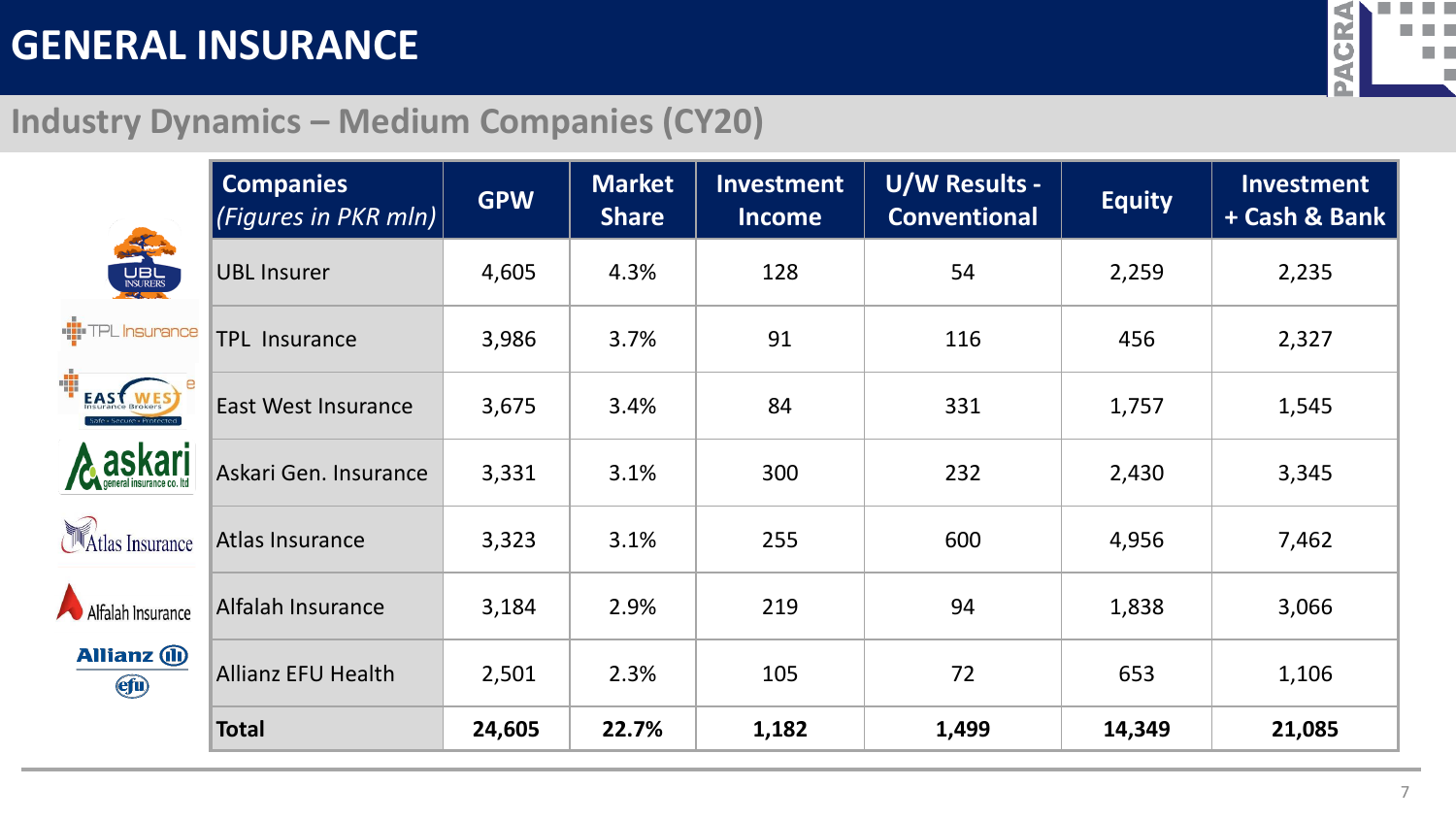E



### **Industry Dynamics – Medium Companies (1QCY21)**

|                                              | <b>Companies</b><br>(Figures in PKR mln) | <b>GPW</b> | <b>Market</b><br><b>Share</b> | <b>Investment</b><br><b>Income</b> | U/W Results -<br><b>Conventional</b> | <b>Equity</b> | <b>Investment</b><br>+ Cash & Bank |
|----------------------------------------------|------------------------------------------|------------|-------------------------------|------------------------------------|--------------------------------------|---------------|------------------------------------|
| <b>LUBL</b><br>INSURERS<br><b>BY COLLECT</b> | <b>UBL Insurer</b>                       | 1,427      | 5.0%                          | 42                                 | 220                                  | 2,028         | 1,885                              |
| <b>TPL</b> Insurance                         | <b>TPL Insurance</b>                     | 722        | 2.5%                          | 8                                  | 31                                   | 815           | 1,605                              |
| <b>EAST WI</b>                               | <b>East West Insurance</b>               | 879        | 3.1%                          | 18                                 | 155                                  | 1,784         | 1,599                              |
| <b>ASKari</b>                                | Askari Gen. Insurance                    | 736        | 2.6%                          | 67                                 | 40                                   | 2,249         | 3,140                              |
| <b>Atlas Insurance</b>                       | Atlas Insurance                          | 1,170      | 4.1%                          | 56                                 | 175                                  | 2,476         | 6,872                              |
| Alfalah Insurance                            | Alfalah Insurance                        | 1,408      | 4.9%                          | 68                                 | 35                                   | 1,684         | 3,208                              |
| <b>Allianz</b> (ii)<br><b>efu</b>            | <b>Allianz EFU Health</b>                | 1,269      | 4.4%                          | 18                                 | $-38$                                | 506           | 1,315                              |
|                                              | <b>Total</b>                             | 7,612      | 26.5%                         | 285                                | 619                                  | 11,597        | 19,621                             |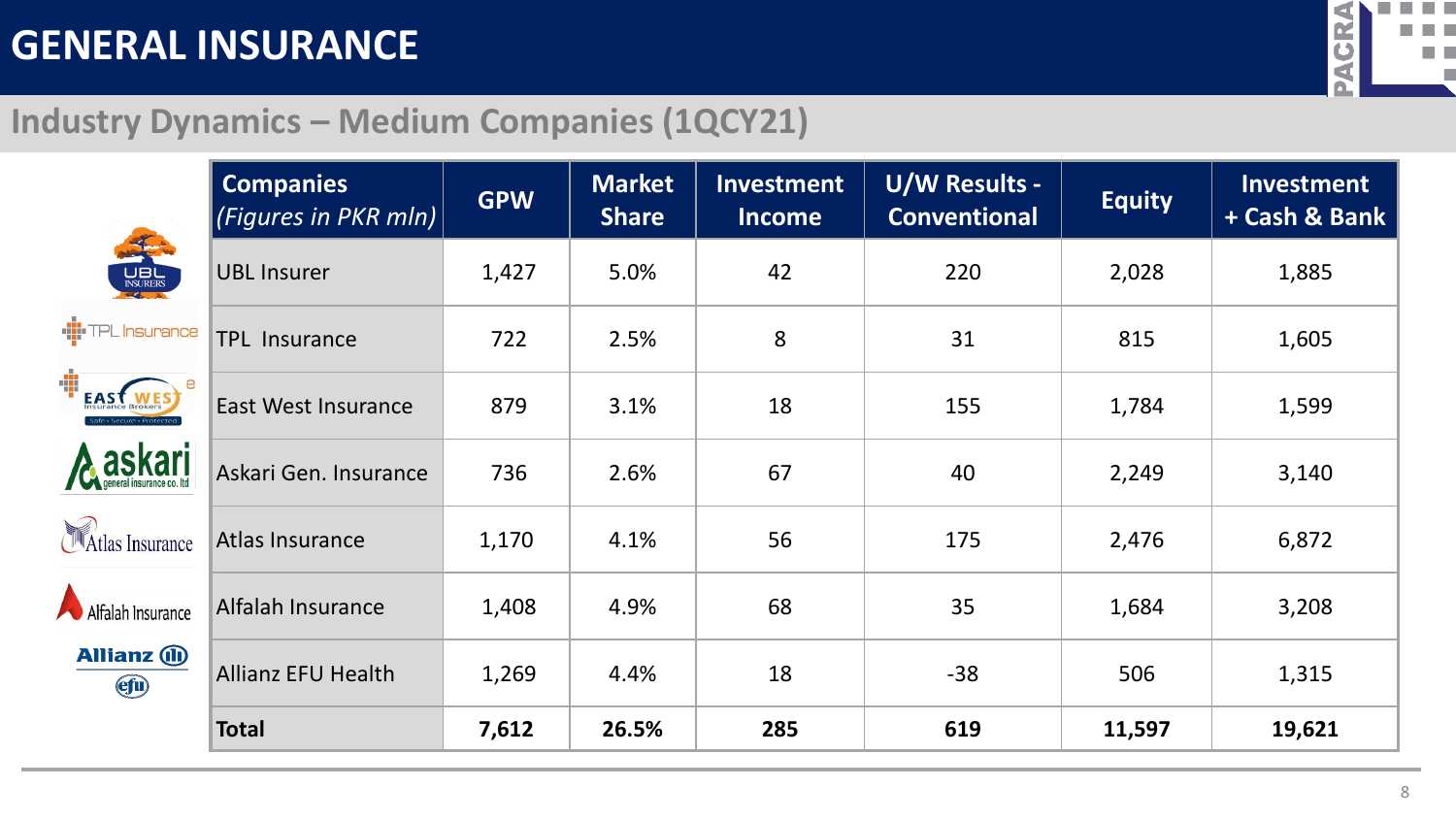

#### **Medium Sector Performance**

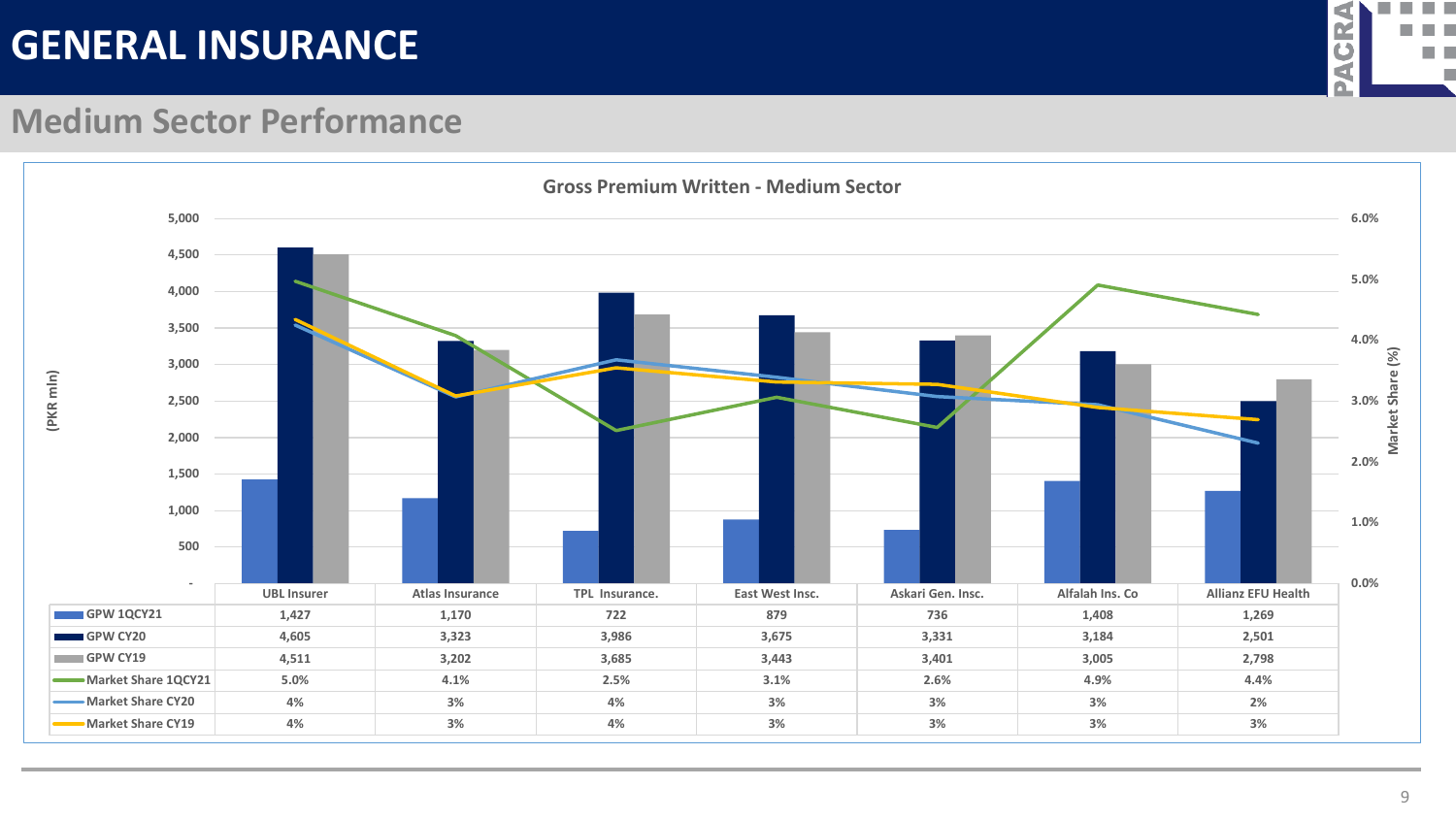

#### **Industry Dynamics – Small Companies (CY20)**

|                                         | <b>Companies</b><br>(Figures in PKR<br>$ mln\rangle$ | <b>GPW</b> | <b>Market</b><br><b>Share</b> | Investment<br><b>Income</b> | <b>U/W Results -</b><br><b>Conventional</b> | <b>Equity</b> | <b>Investment</b><br>+ Cash & Bank |
|-----------------------------------------|------------------------------------------------------|------------|-------------------------------|-----------------------------|---------------------------------------------|---------------|------------------------------------|
| <b>Communication</b><br>Habib Insurance | Habib Insurance                                      | 1,805      | 1.7%                          | 99                          | 121                                         | 1,374         | 1,611                              |
| <b>PRAKAFUL</b>                         | Salaam Takaful                                       | 1,606      | 1.5%                          | 79                          | 21                                          | 441           | 958                                |
| <b>Century Insurance</b>                | Century Insurance                                    | 1,477      | 1.4%                          | 85                          | 194                                         | 2,132         | 2,318                              |
| SPI                                     | <b>SPI Insurance</b>                                 | 919        | 0.8%                          | 25                          | 13                                          | 774           | 504                                |
| CHUBB <sup>®</sup>                      | Chubb Insurance                                      | 870        | 0.8%                          | 60                          | 75                                          | 765           | 813                                |
| <b>asiaINSURANCE</b>                    | Asia Insurance                                       | 680        | 0.6%                          | 111                         | $-26$                                       | 1,063         | 799                                |
| <b>RELIANCE</b><br>General Insurance    | Reliance Insurance                                   | 631        | 0.6%                          | 89                          | 29                                          | 1,153         | 992                                |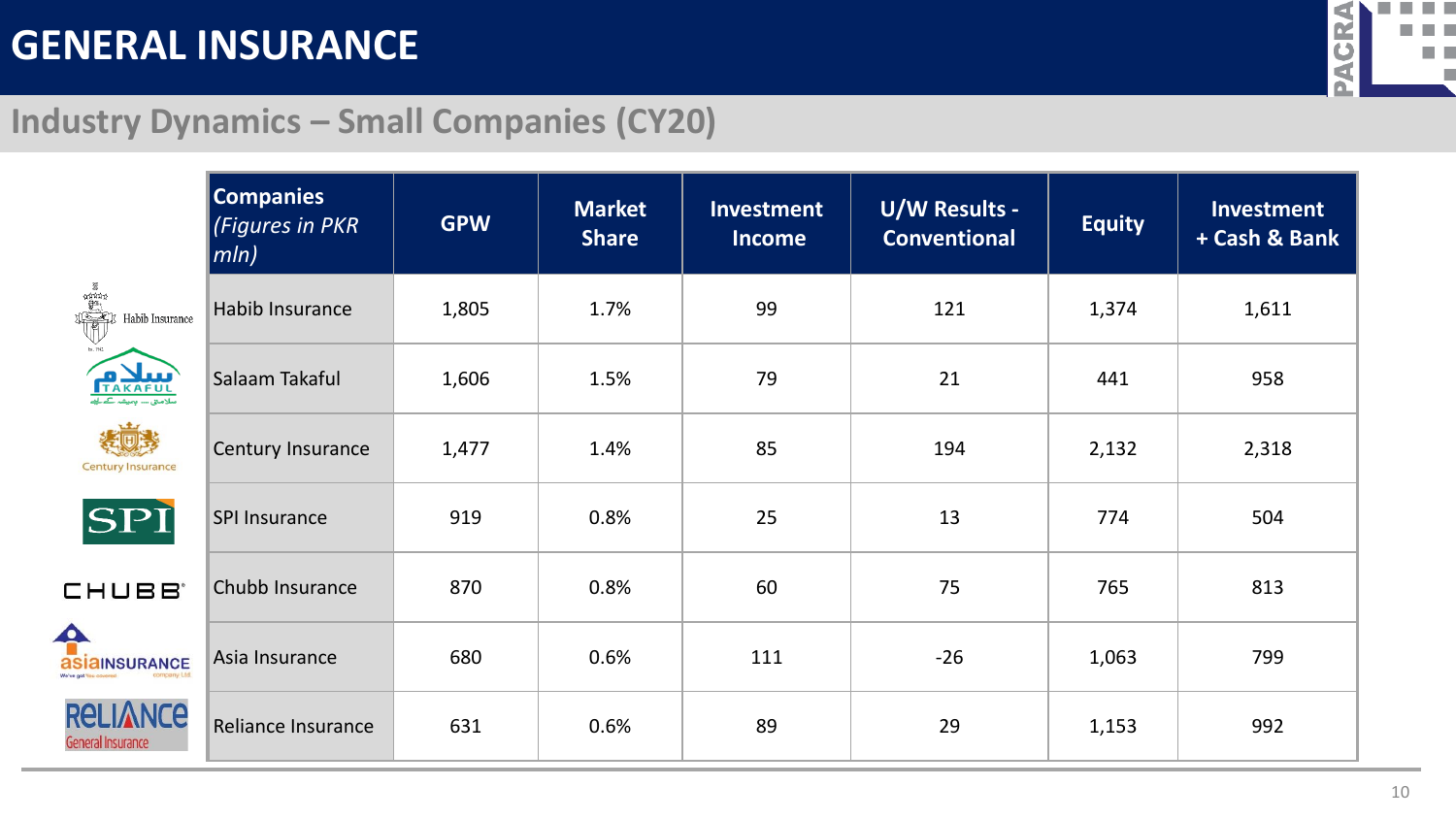

### **Industry Dynamics – Small Companies (CY20) (Cont.)**

|                                                                             | <b>Companies</b><br>(Figures in PKR mln) | <b>GPW</b> | <b>Market</b><br><b>Share</b> | <b>Investment</b><br><b>Income</b> | <b>U/W Results -</b><br><b>Conventional</b> | <b>Equity</b> | Investment<br>+ Cash & Bank |
|-----------------------------------------------------------------------------|------------------------------------------|------------|-------------------------------|------------------------------------|---------------------------------------------|---------------|-----------------------------|
| Premier<br>Insurance                                                        | <b>Premier Insurance</b>                 | 607        | 0.6%                          | 39                                 | $-183$                                      | 863           | 1,623                       |
| <b>PAK-QATAR</b><br>GENERAL TAKAFUL<br>ة <u>القار</u><br>ogether We Protect | Pak Qatar General<br>Insurance           | 602        | 0.6%                          | 60                                 | 15                                          | 555           | 705                         |
| SINDH INSURANCE<br>U                                                        | Sindh Insurance                          | 505        | 0.5%                          | 389                                | 54                                          | 2,288         | 3,762                       |
|                                                                             | Shaheen Insurance                        | 254        | 0.2%                          | 65                                 | 50                                          | 660           | 669                         |
| (ds)<br>THE UNIVERSAL INSURANCE<br>COMPANY LIMITED                          | Universal Insurance                      | 141        | 0.1%                          | $-55$                              | $-62$                                       | 830           | 484                         |
|                                                                             | <b>Crescent Star Insurance</b>           | 105        | 0.1%                          | $\overline{2}$                     | 20                                          | 1,029         | 252                         |
| alpha<br>Insurance Company Limited.                                         | Alpha Insurance                          | 97         | 0.1%                          | 60                                 | $-58$                                       | 700           | 801                         |
| THE COOPERATIVE<br><b>INSURANCE SOCIETY OF</b><br>PAKISTAN LIMITED          | Co-op Insurance                          | 24         | 0.0%                          | $\overline{2}$                     | 36                                          | 1,839         | 89                          |
|                                                                             | <b>Total</b>                             | 10,323     | 9.5%                          | 1,109                              | 300                                         | 16,467        | 16,381                      |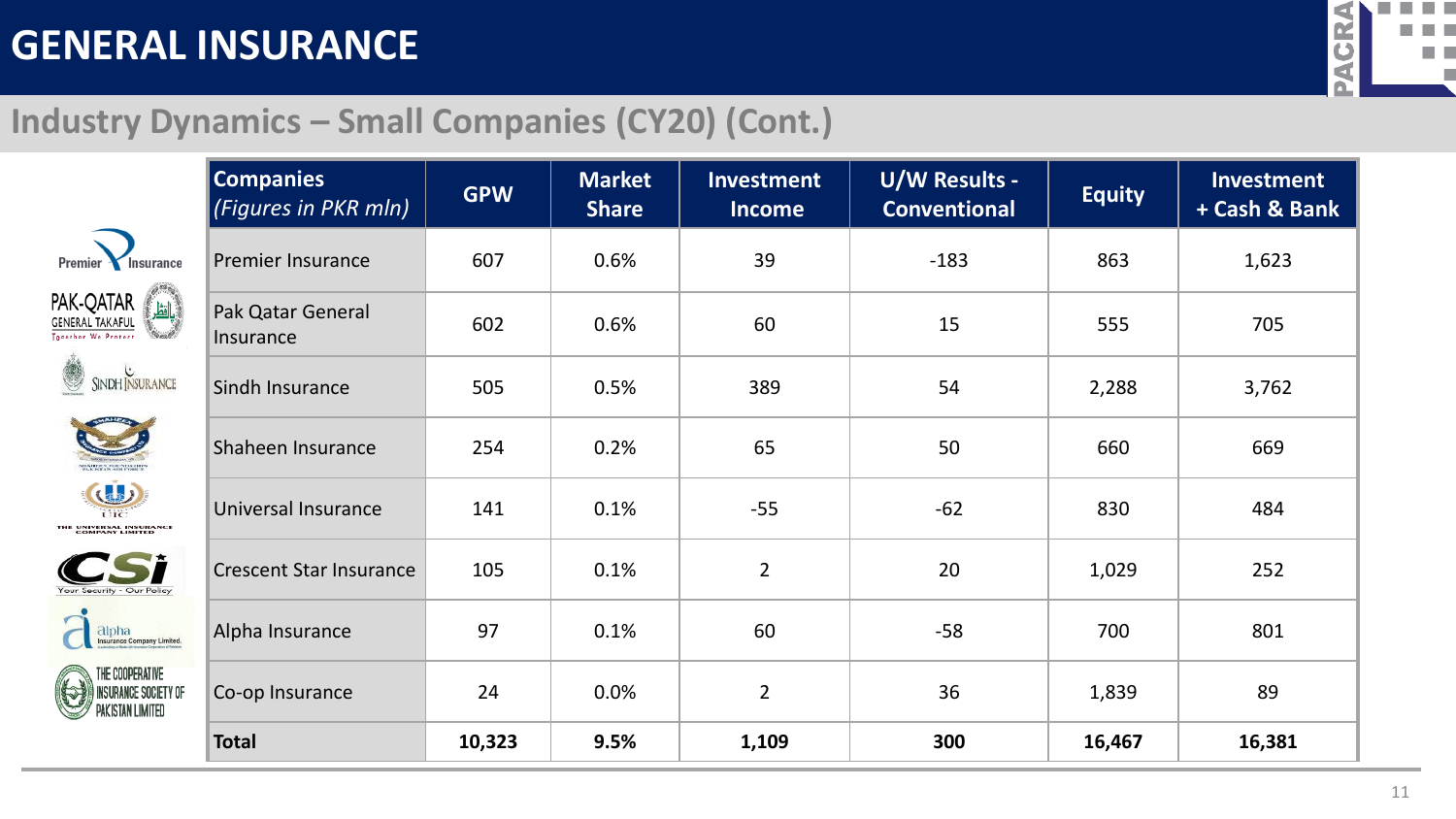

### **Industry Dynamics – Small Companies (1QCY21)**

|                                                                                                                                                                                                                                                         | <b>Companies</b><br>(Figures in PKR<br>$ mln\rangle$ | <b>GPW</b> | <b>Market</b><br><b>Share</b> | Investment<br><b>Income</b> | <b>U/W Results -</b><br><b>Conventional</b> | <b>Equity</b> | Investment<br>+ Cash & Bank |
|---------------------------------------------------------------------------------------------------------------------------------------------------------------------------------------------------------------------------------------------------------|------------------------------------------------------|------------|-------------------------------|-----------------------------|---------------------------------------------|---------------|-----------------------------|
| <b>Contract of the Contract of the Contract of the Contract of the Contract of the Contract of the Contract of the Contract of the Contract of the Contract of the Contract of the Contract of the Contract of the Contract of t</b><br>Habib Insurance | Habib Insurance                                      | 385        | 1.3%                          | 58                          | 41                                          | 1,261         | 1,340                       |
| <b>PRAKAFUL</b>                                                                                                                                                                                                                                         | Salaam Takaful                                       | 509        | 1.8%                          | 16                          | $\overline{\mathbf{4}}$                     | 360           | 1,004                       |
| <b>Century Insurance</b>                                                                                                                                                                                                                                | Century Insurance                                    | 293        | 1.0%                          | 38                          | 53                                          | 2,114         | 2,276                       |
| SPI                                                                                                                                                                                                                                                     | SPI Insurance                                        | 194        | 0.7%                          | 5                           | $\overline{4}$                              | 730           | 424                         |
| CHUBB <sup>®</sup>                                                                                                                                                                                                                                      | Chubb Insurance                                      | 199        | 0.7%                          | 13                          | 27                                          | 793           | 790                         |
| <b>asiaINSURANCE</b>                                                                                                                                                                                                                                    | Asia Insurance                                       | 232        | 0.8%                          | 17                          | $-16$                                       | 987           | 799                         |
| <b>RELIANCE</b><br>General Insurance                                                                                                                                                                                                                    | Reliance Insurance                                   | 138        | 0.5%                          | 26                          | 5                                           | 1,013         | 820                         |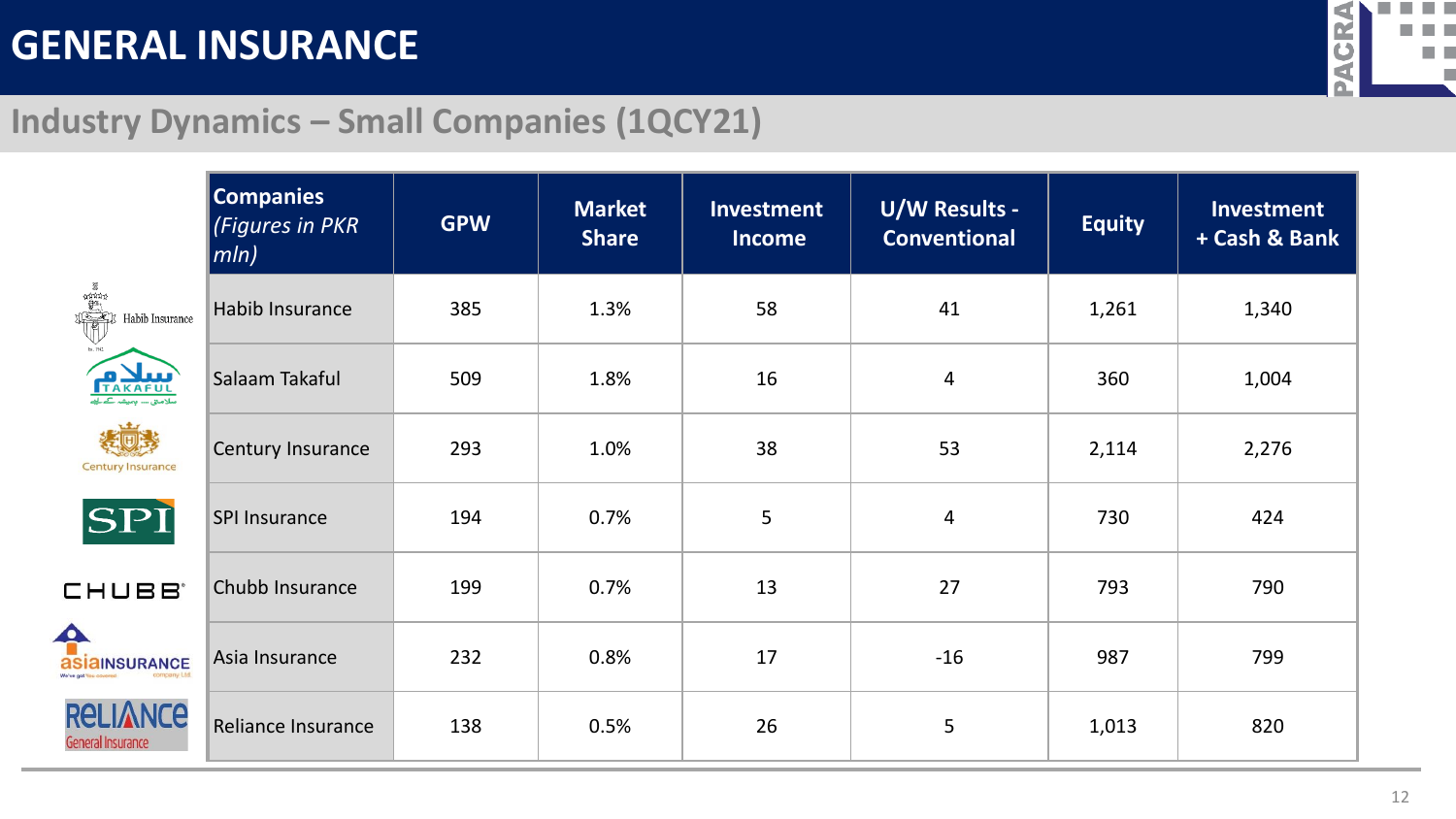

### **Industry Dynamics – Small Companies (1QCY20) (Cont.)**

|                                                                                   | <b>Companies</b><br>(Figures in PKR mln) | <b>GPW</b>               | <b>Market</b><br><b>Share</b> | <b>Investment</b><br><b>Income</b> | <b>U/W Results -</b><br><b>Conventional</b> | <b>Equity</b> | Investment<br>+ Cash & Bank |
|-----------------------------------------------------------------------------------|------------------------------------------|--------------------------|-------------------------------|------------------------------------|---------------------------------------------|---------------|-----------------------------|
| Premier<br>Insurance                                                              | <b>Premier Insurance</b>                 | 125                      | 0.4%                          | 11                                 | $-44$                                       | 810           | 1,626                       |
| <b>PAK-QATAR</b><br>GENERAL TAKAFUL<br>ة <u>القار</u><br>.<br>Together We Protect | Pak Qatar General<br>Insurance           | 201                      | 0.7%                          | 9                                  | 15                                          | 466           | 787                         |
| SINDH INSURANCE<br>Y                                                              | Sindh Insurance                          | 24                       | 0.1%                          | 155                                | 6                                           | 2,240         | 3,581                       |
|                                                                                   | Shaheen Insurance                        | 58                       | 0.2%                          | 13                                 | 4                                           | 663           | 614                         |
| (ds)<br>TTIC<br>THE UNIVERSAL INSURANCE<br>COMPANY LIMITED                        | Universal Insurance                      | 12                       | 0.0%                          | 26                                 | $-11$                                       | 844           | 504                         |
| our Security - Our Policy                                                         | <b>Crescent Star Insurance</b>           | 27                       | 0.1%                          | $\mathbf{1}$                       | 8                                           | 1,045         | 253                         |
| <b>alpha</b><br>Insurance Company Limited.                                        | Alpha Insurance                          | 30                       | 0.1%                          | 8                                  | $-9$                                        | 691           | 770                         |
| THE COOPERATIVE<br><b>INSURANCE SOCIETY OF</b><br>PAKISTAN LIMITED                | Co-op Insurance                          | $\overline{\phantom{0}}$ | $\overline{\phantom{a}}$      |                                    |                                             |               |                             |
|                                                                                   | <b>Total</b>                             | 2,428                    | 8.5%                          | 396                                | 88                                          | 14,017        | 15,589                      |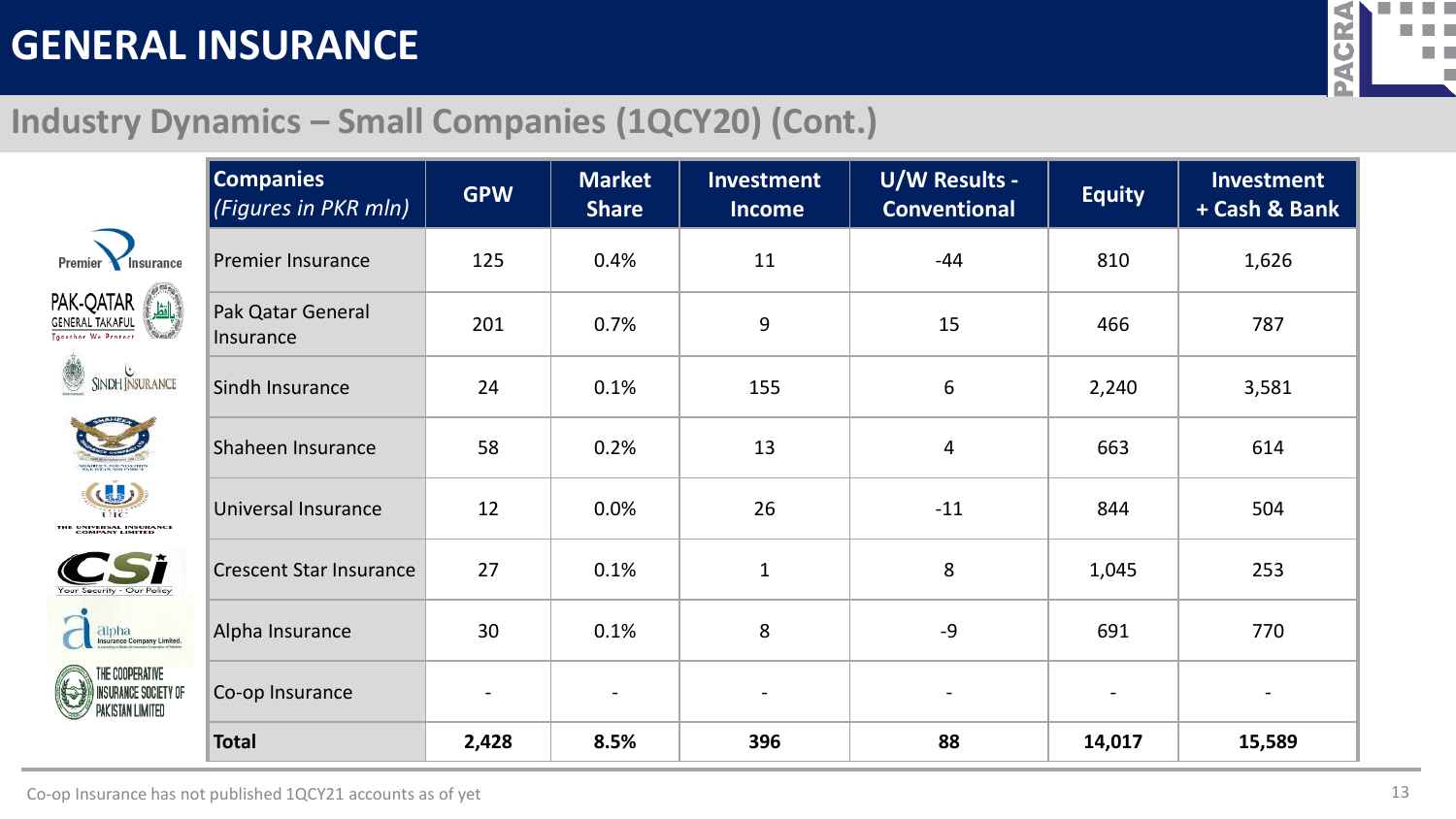

#### **Small Sector Performance**

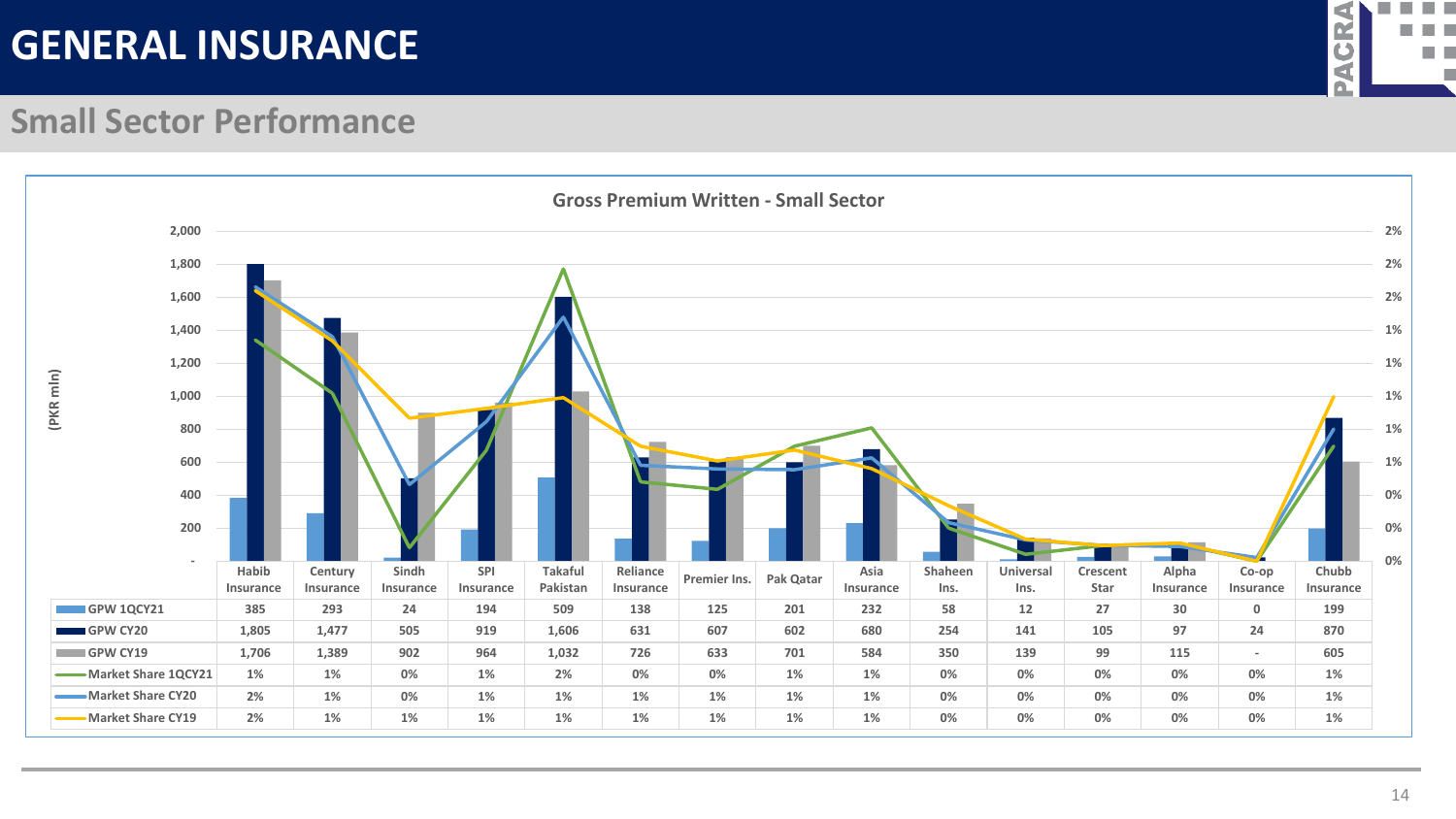#### **Takaful Snapshot**

- There are 23 companies with window takaful operations in the industry. Window Takaful operators are conventional insurance companies authorized by the regulator to operate Takaful business, enabling firms to offer Shariah Compliant and conventional products side by side. The takaful segment had a total GPW of PKR~12,639mln in CY20, a growth of ~8% from CY19 when GPW stood at PKR~11,653mln. GPW generated through takaful operations comprise ~12% of the general insurance total GPW.
- 7 companies occupy ~74% of takaful operations market share, the details of which are shown in the table below.

| <b>Companies</b>          | <b>GPW (PKR mln)</b> | <b>Market share</b> |
|---------------------------|----------------------|---------------------|
| EFU Gen. Ins. Ltd.        | 2,398                | 19%                 |
| Salaam Takaful Ltd.       | 1,606                | 13%                 |
| Adamjee Insurance         | 1,526                | 12%                 |
| <b>TPL Insurance</b>      | 1,239                | 10%                 |
| Jubilee General Insurance | 1,201                | 10%                 |
| <b>United Insurance</b>   | 801                  | 6%                  |
| Pak Qatar                 | 602                  | 5%                  |
| <b>Others</b>             | 3,266                | 26%                 |
| <b>Total</b>              | 12,639               | 100%                |





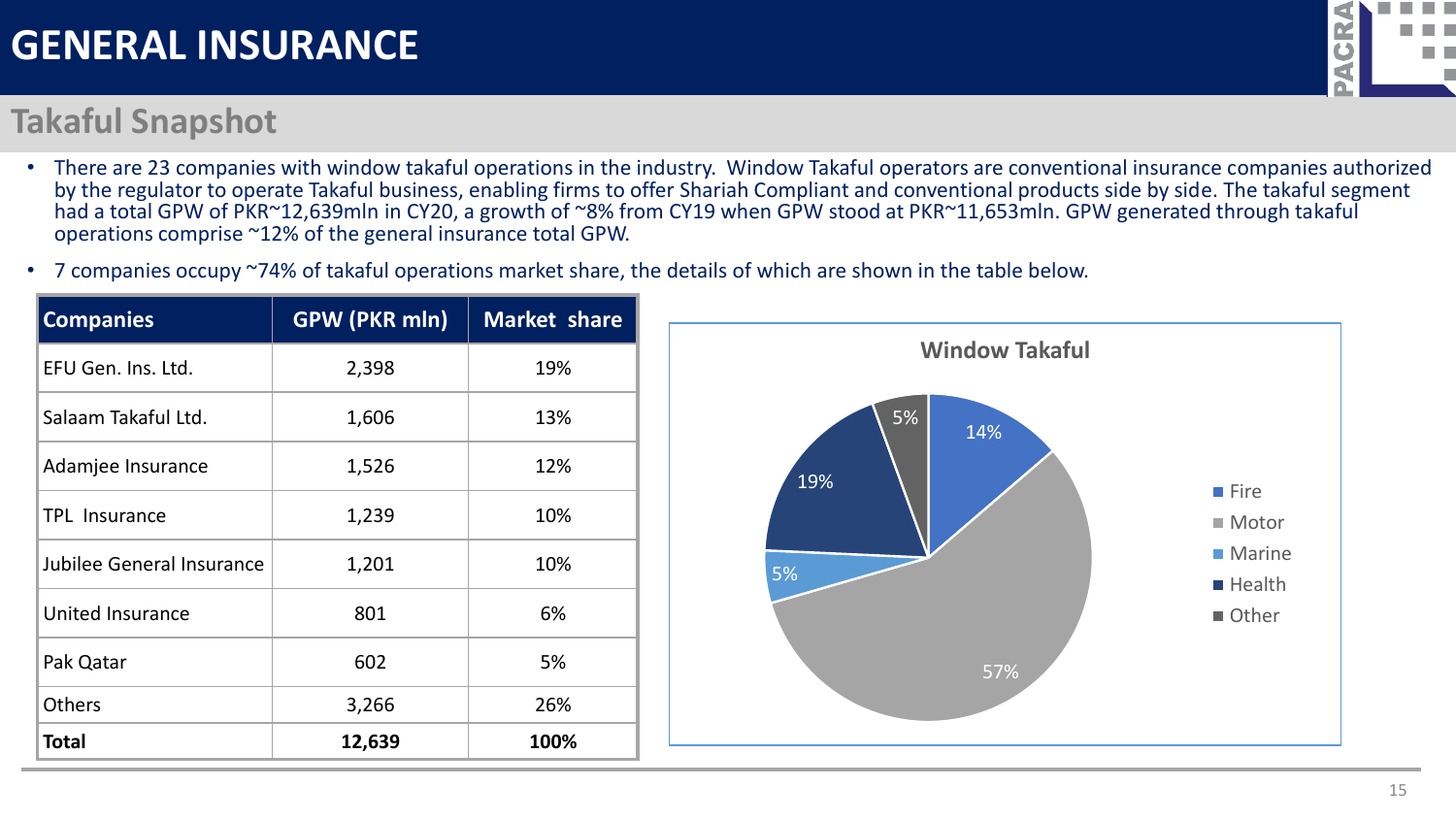#### **Business Risk | Segment Dynamics**

- Fire and motor insurance are the leading segments in the overall industry.
- Large companies are dominated by the fire segment on account of corporate business.
- Motor segment is dominated the Takaful sector through banking channels.
- The health segment has the smallest share in the overall industry.



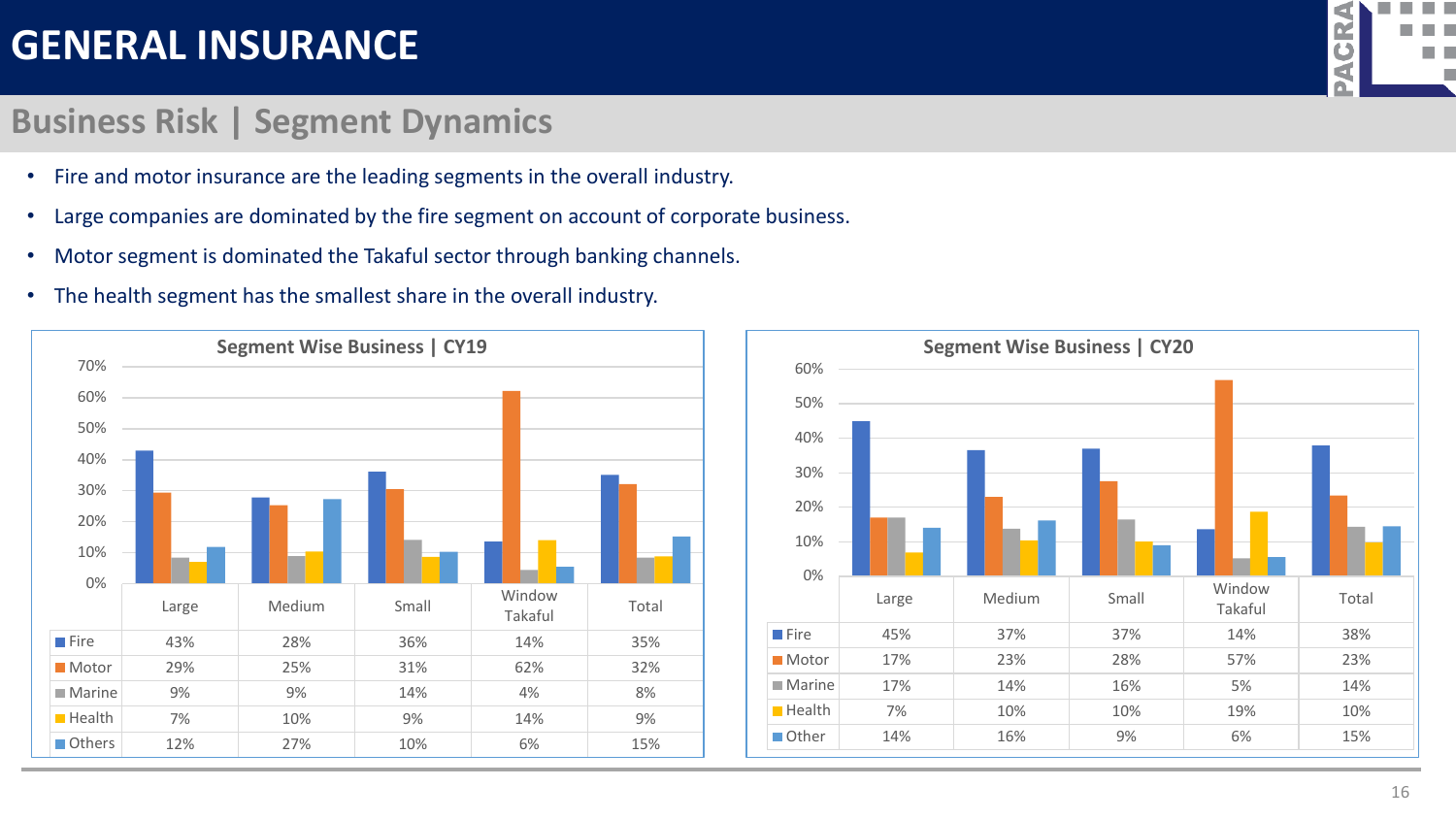

#### **Business Risk | Segment Dynamics | Motor Segment**

**Auto Loans (PKR mln)**

Auto Loans (PKR mln)

- **Motor Segment – Auto Loans & Vehicle Accidents** GPW of the motor segment have historically risen alongside increases in auto loans and number of vehicles involved in traffic accidents.
- The reduced interest rates boosted auto loans by  $\approx$  17%, while the general insurance industry's GPW rose by ~28% in CY20. Vehicle accidents also increased ~11% in during the year.
- Going forward, the sector is expected to benefit from the recovery in automobile industry, particularly the increase in passenger car sales.



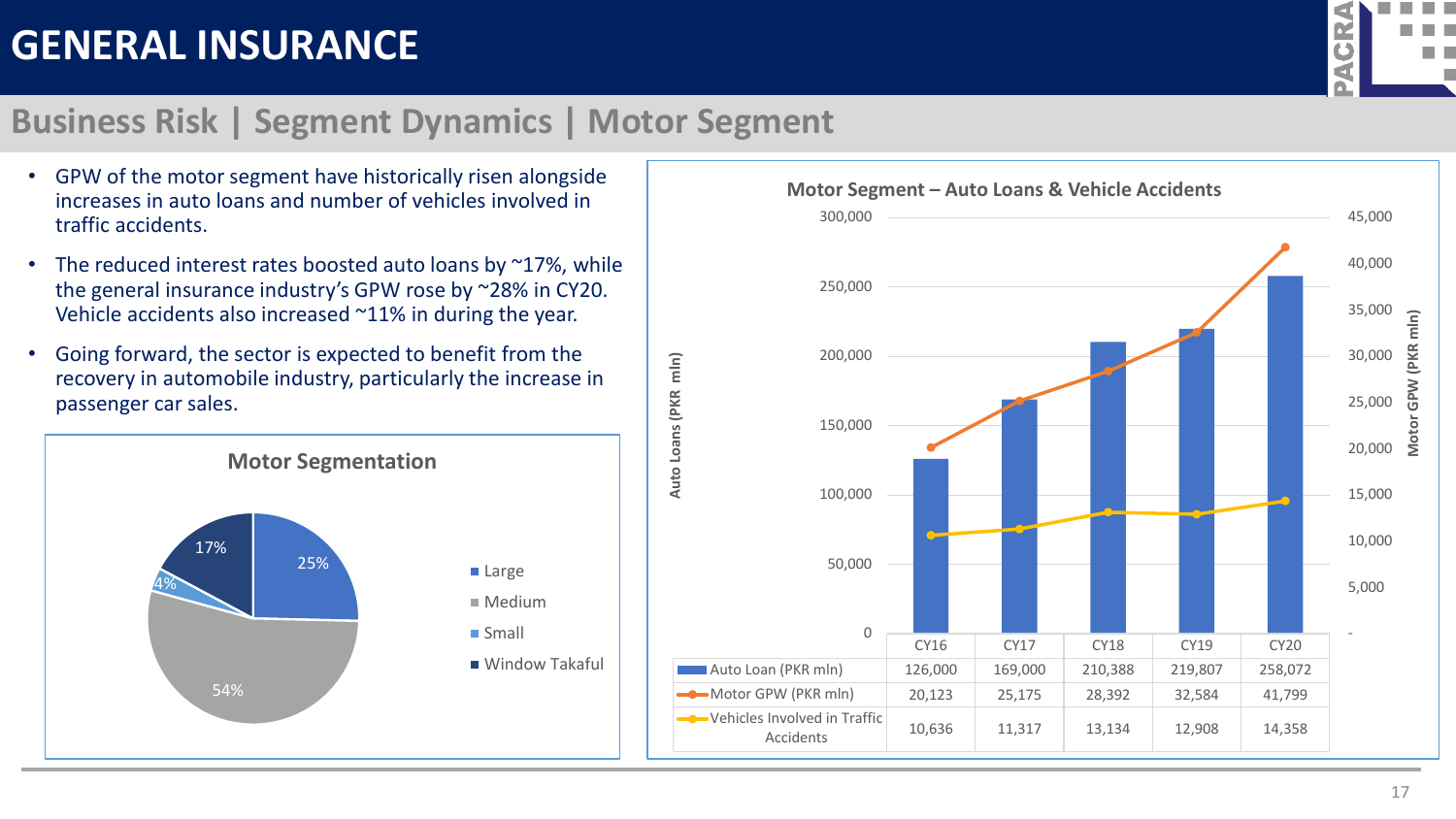### **Business Risk | Margins**

- The industry's underwriting income has reduced for consecutive years since CY17 including decline of ~4% during CY20. The underwriting income stood at PKR~4,057mln in CY20 as compared to PKR~4,243mln in CY19.
- Meanwhile, growth in Gross Premiums Written (GPW) slowed down during CY20 as GPW for the year clocked in at PKR~108,322mln, an increase of ~4.3% from CY19 when GPW stood at PKR~103,848mln. Growth of GPW during CY19 had stood at ~10.6%.
- In addition, the industry's investment income for CY20 stood at PKR~8,825mln, a growth of ~11.2% YoY. This was significantly lower than investment income growth in CY19 which clocked in at ~21.2%.









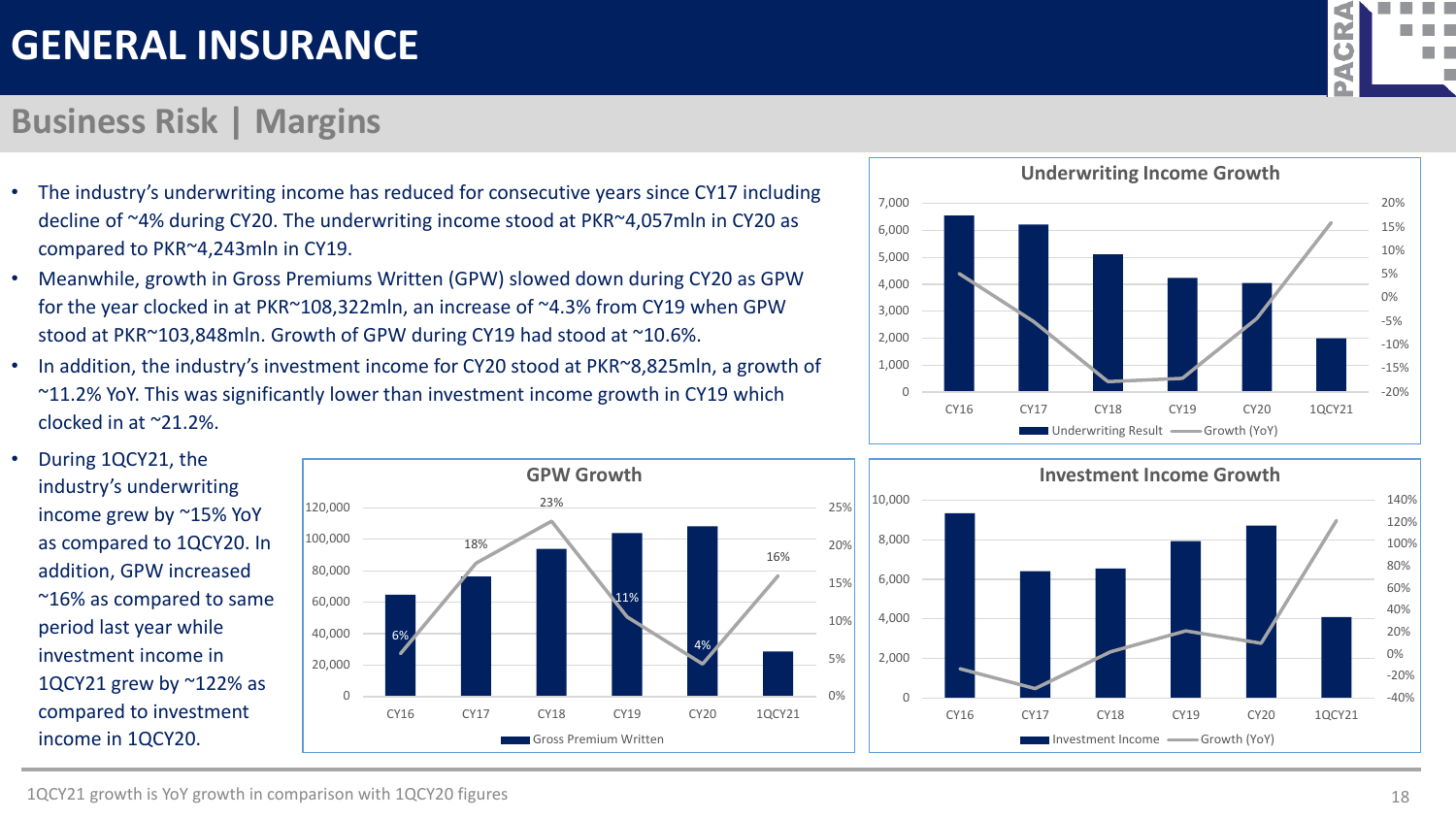1QCY21 ratios are annualized

### **GENERAL INSURANCE**

#### **Financial Risk**

- Overall net claims expense (NCE) for the sector declined from PKR~30,682mln in CY19 to PKR~29,450mln in CY20 (4% decline YoY), majorly due to overall slowdown in transportation and industrial activities. Meanwhile, the sector's investment in liquid assets grew significantly from PKR~108,801mln in CY19 to PKR~140,862mln in CY20.
- Resultantly, the liquid assets coverage of net claims expense increased to 4.78 in CY20 from 3.55 in CY19. During 1QCY21, the liquid assets to net claims expense ratio stood at 4.87.
- The industry's underwriting strength also depicted slight improvement in CY20 since it recorded an increase of ~8% in its Equity base YoY basis reflecting a factor of  $\sim$ 2 times available equity against the Net Premium Revenues (1.7 in CY19).
- Therefore, the Equity to NPR ratio stood at 1.96 in CY20 as compared to 1.71 in CY20. During 1QCY21, the equity to net premium revenue ratio stood at 1.82.





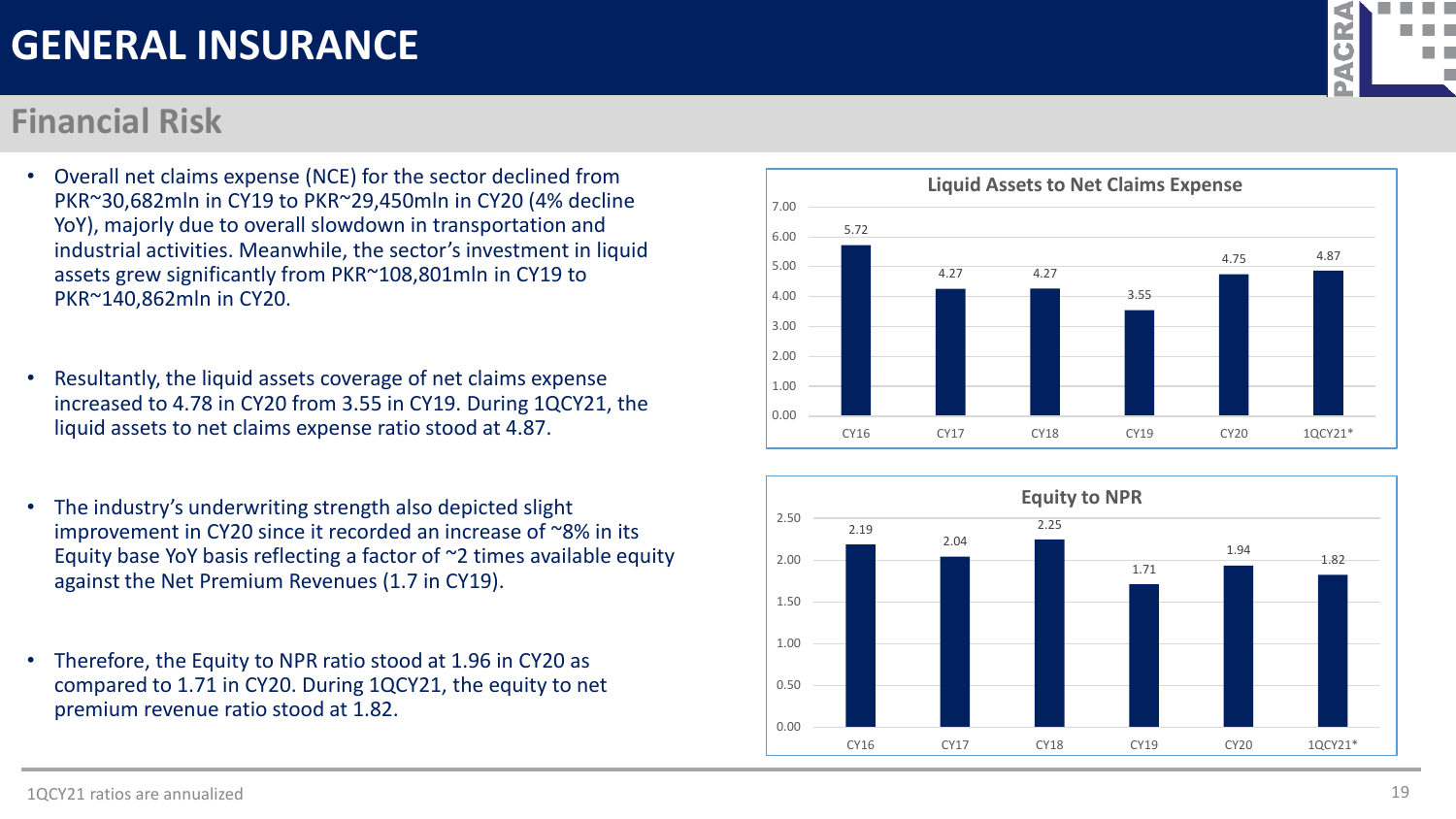#### **Financial Risk | Expense Ratio**

- Overall, expense ratio shows an inverse relationship with size of the insurance company indicating that large companies are usually able to keep better control of their expenses.
- This may be attributable to economies of scale alongside a better quality of resources being employed by large sized companies as compared to small companies.
- The high expense ratio for smaller companies leads to underwriting losses or negligible profitability through core operations.
- The industry's expense ratio for Takaful operations stood at ~10% in CY20 while the expense ratio for conventional operations stood at ~53% during the period. During 1QCY21, the expense ratio for the overall industry stood at ~30%.



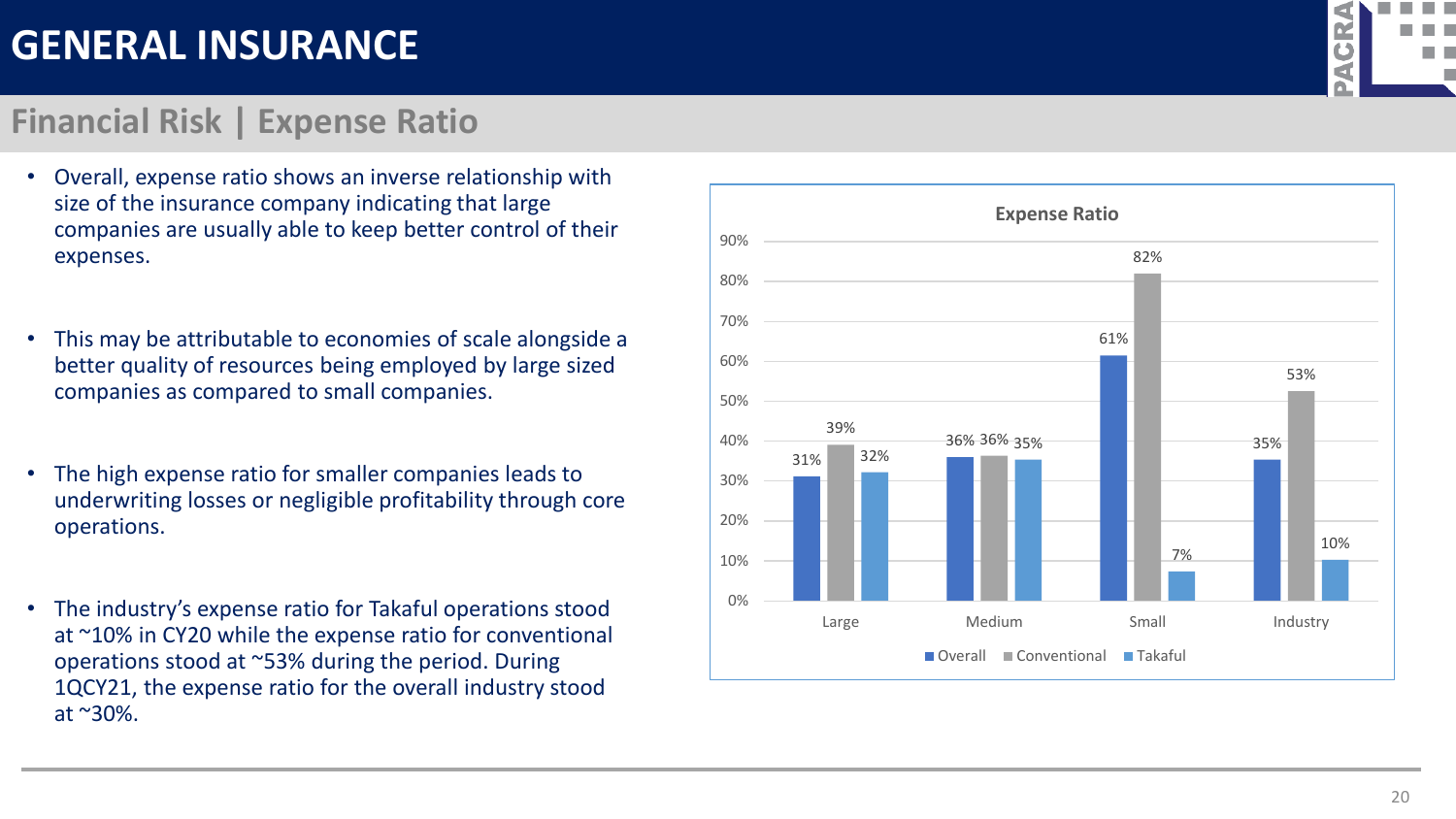#### **Financial Risk | Loss Ratio**

• On an overall basis, the takaful business has the highest loss ratio, depicting more net claims paid out against motor insurance through banking channels.

• Takaful operations of small sized companies suffered a high loss ratio of ~89% due to small window size.

• For the entire industry, the loss ratio for Takaful operations stood at ~73% and loss ratio for conventional operations stood at ~50%. During 1QCY20, the overall industry's loss ratio stood at ~50%.



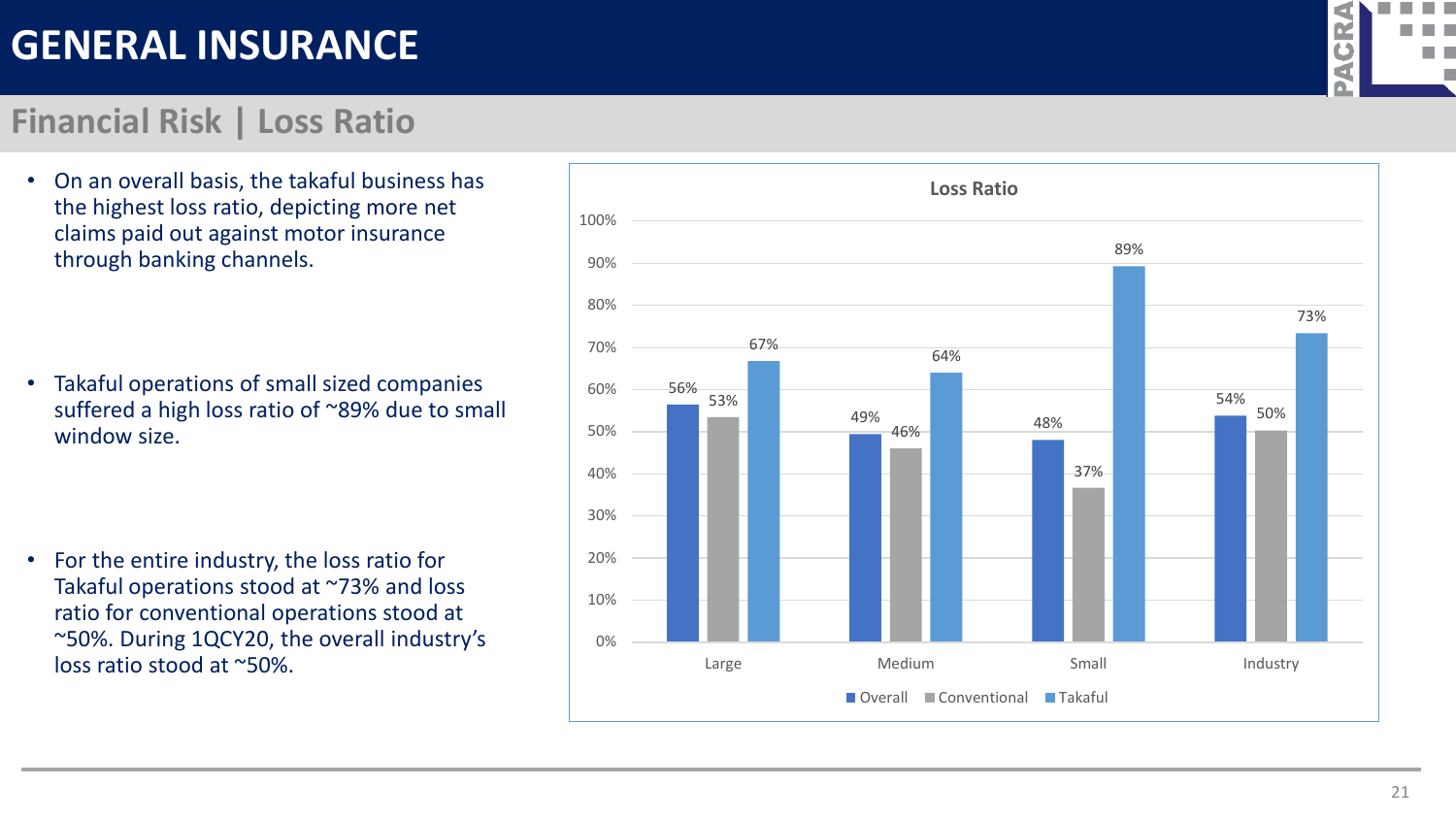

#### **Regulatory Framework**

- The insurance industry is regulated by the Securities & Exchange Commission of Pakistan (SECP) which has promulgated several regulations or rules to govern the industry. These include:
	- Insurance Ordinance, 2000 (amended up to Nov 2011)
	- Insurance Rules, 2017
	- Corporate Insurance Agents Regulations, 2020
- As per these regulations, the Minimum Capital Requirement for Non-Life Insurers stands at PKR 500mln alongside which insurance companies are required to maintain a deposit with the State Bank of Pakistan (SBP) with a minimum amount being 10% of the insurer's paid up capital or any amount that may be specified by the SECP.
- In addition, insurance companies carrying out non-life insurance business are also required at all times to have admissible assets in Pakistan in excess of its liabilities in Pakistan of an amount greater than or equal to the minimum solvency requirement.
- The minimum solvency requirement is the greatest of
- a) PKR 150mln;
- b) 20% of its earned premium revenue in the preceding 12 months, net of reinsurance expense subject to a maximum deduction for reinsurance of fifty per cent of the gross figure; or
- c) 20% of the sum of its liability for unexpired risk and its liability for outstanding claims, net of reinsurance subject to a maximum deduction for reinsurance in each case of fifty per cent of the gross figure.
- The Corporate Insurance Agents Regulations, 2020 were notified by the SECP on Dec-2020 and are aimed at at strengthening the regulatory regime for distribution of insurance through corporate insurance agents. They include a code of conduct for agents to clearly define their responsibilities while dealing with policyholders. The regulations are also aimed at curtailing the issue of mis-selling and ensure provision of maximum and clear information regarding company's term and conditions of an insurance policy.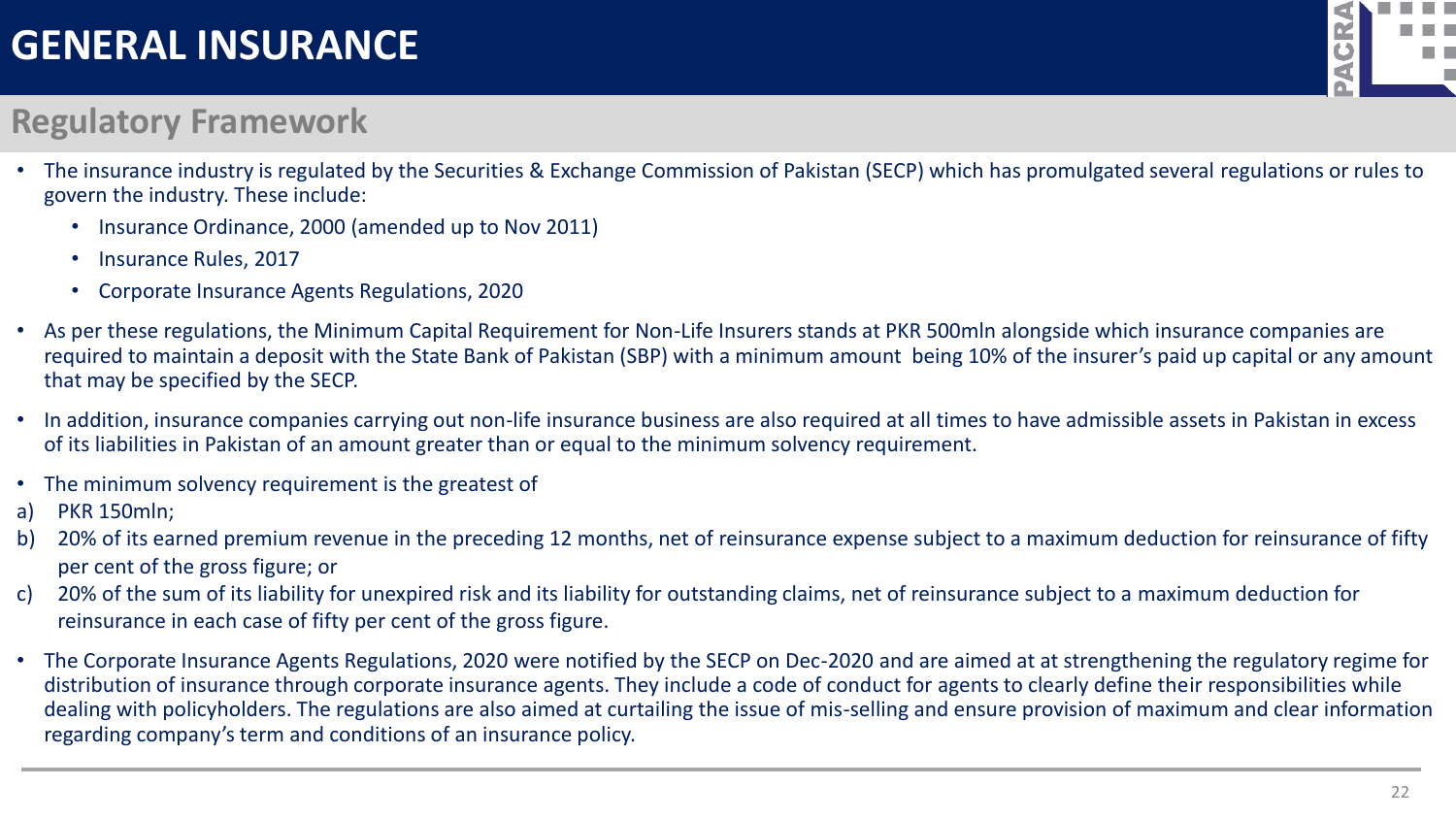#### **Rating Scale**

- PACRA rates 20 General Insurance companies while VIS rates 13 General Insurance companies. 6 Companies have dual ratings from both CRAs.
- 2 entities received upgrades in their ratings, Salaam Takaful Limited (Formerly known as Takaful Pakistan Limited) was upgraded to A category and TPL Insurance was upgraded to AA - category.



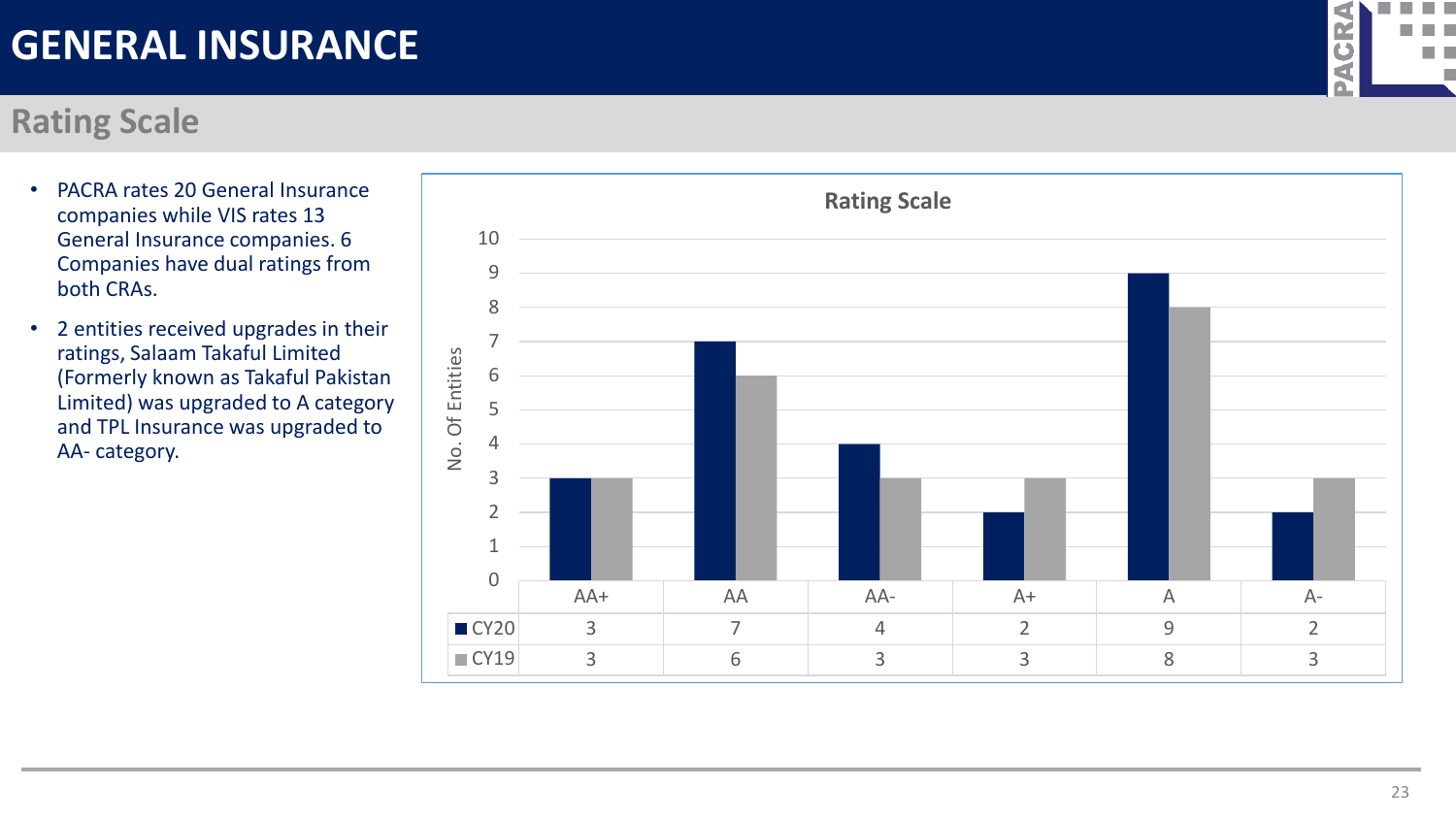### **SWOT Analysis**



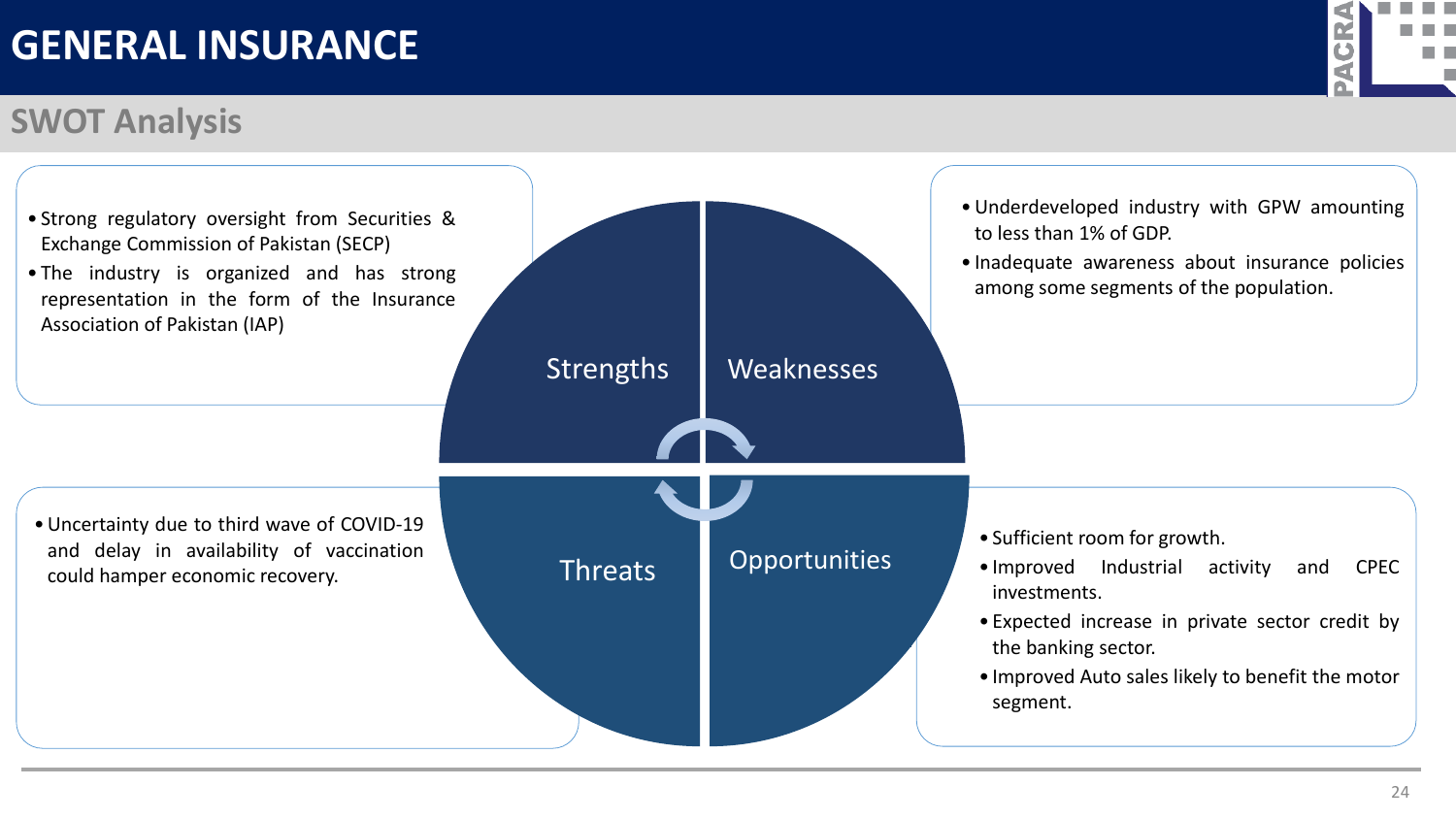# **GENERAL INSURANCE | Outlook & Future Prospects**



#### **Outlook: STABLE**

- The domestic economy has started to gradually recover from the impact of the COVID-19 pandemic which slowed down industrial activities and bought various businesses to a halt. The third wave of the virus is subsiding and vaccinations are increasing steadily reducing the likelihood of another severe wave which could hinder economic activity.
- Industrial activity has picked up in various sectors with the Large Scale Manufacturing Industries output increasing ~12.84% YoY during the first ten months of FY21. This is expected to bolster demand for insurance from the corporate sector which constitutes a significant portion of overall insurance demand.
- In addition, the new Auto Policy 2021-26 is expected to bring in reforms on the automobile sector which may lower the prices of vehicles for consumers and boost demand. Thus, demand in motor insurance is expected to add up with increased Auto-financing.
- With the revival of Industrial Activity, the private sector credit by banks and FIs is expected to rise going forward and would therefore simultaneously boost demand for the general insurance industry. The Insurance Sector is directly linked to the banking credit growth.
- As discussed, the industry's GPW currently stands at less than 1% of GDP and thus remains significantly underdeveloped. However, this also provides the industry ample room for growth going forward.
- The inflation level in the country has also declined. The average inflation rate during 11MFY21 stood at ~8.83% as compared to an average inflation rate of ~10.7% during FY20. Moreover, the interest rate is also not expected to witness any major hike in the short-term.